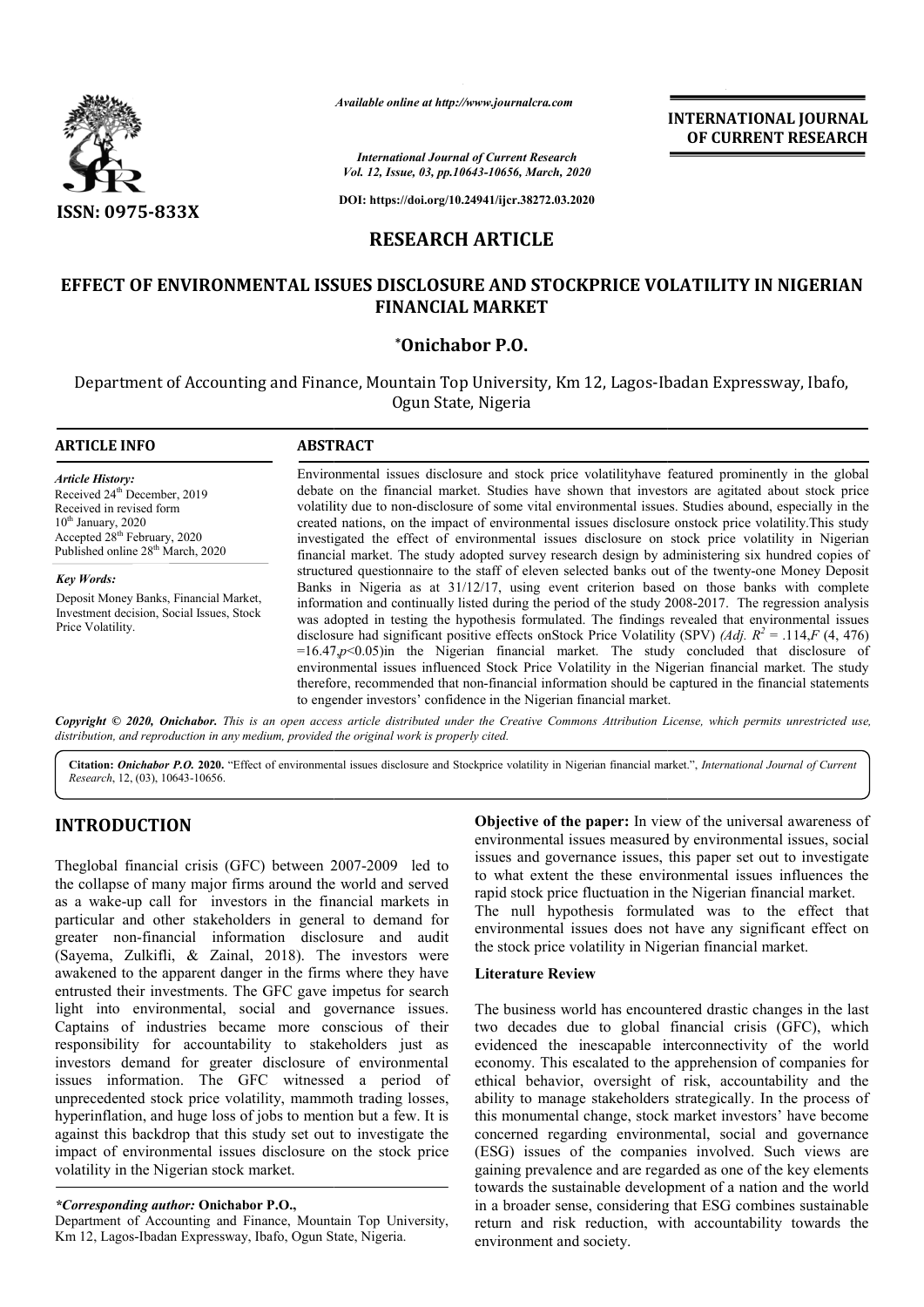When investing, ESG issues account for diverse non-financial aspects of a firm's performance, for instance the firm's operational impact on the natural environment (carbon emission, energy, and water use), society ( fair trade principles, health and safety, product safety, and philanthropy) and corporate governance quality (corruption and bribery, broad independence, and stakeholder protection (Przychodzen, Gomez-Bezares, Przychodzen, & Larreina, 2016). The core belief of ESG investing delineates that the investors', Society and environment can benefit from including ESG information in the investment decision. Better financial assessment and decision-making is at the core of ESG evaluation in investment decision-making, thus its emphasis is on sustainable growth as against unstable rapid or artificial growth. The stock market is an imperative part of the economy and has the key intermediary role of moving funds between surplus units and deficit units. Shareholders are considered very important stakeholders of a company and their role in influencing the companies' practice is paramount. Sustainable development is a global concept (Ortas, Alvarez, & Garayar, 2015), that evolved a few decades ago(Nevado-Pena, Lopez- Ruiz, & Alfaro-Nevarro, 2015) and should be evaluated by all stakeholders (Waas, Huge, Block, Wright, Benitez-Capistros, & Verbruggen, 2014). The interest of the financial sector in sustainable development is increasing rapidly, as the victims of unsustainability include both people and the planet itself. Hansmann, Mieg, Frischknecht, (2012) postulated that sustainability is an integration of three foundational facets: environmental, social and governance. It is crucial to acknowledge the association between finance and sustainability, due to its influential role in capital markets, together with ecological system improvement and reconciling social equity. The significance of ESG rumination in investment decision has had a mountainous impact on the overall sustainability of the stock market, the country, as well as the world economy and society, and ecological balance. Jun, (2013) stated that the reckless behavior of companies may incur large costs related to clean-up costs in the case of major accidents, sustainability costs, resource consumption costs, loss of consumer trust, potential negative impacts on employee health and morale, responsibility towards local government, and investing stakeholders.

Moreover, ESGcompliant companies can gain customer loyalty, corporate reputation, access to capital, cost savings, innovation capacity, human resource management, and risk management (Ferrero-Ferrero, 2016), and these, in turn, increase the productivity and the payoff achieved in the long run (Graafland, & Smid, 2013). The global financial crisis (GFC) has shown the significance of good governance practice. Consequences of ESG malpractice and their effect on the environment, society and financial market can be illustrated from the incidents of the Exxon Valdez oil spill (1989) Nike's sweatshop criticism (2005) the BP oil spill of 2010 and Rena Plaza collapse of 2013, the BHS corporate governance scandal of 2016 as so forth. The global financial crisis (GFC) between 2007 and 2009, witnessed a period of extreme stress in global financial markets and banking system(Australia, 2001-2018). The way investors' respond to these environmental issue is the focus of this study. Investment decision was previously followed by an ordinary triangle covering risk, liquidity, and return, however, a growing number of investors' nowadays use the phenomenal square, covering liquidity, risk, return and sustainability (VonWallis, & Klein, 2015).

Henceforth, the investment decision process of investors' is not unique to all investors', but rather is heterogeneous to various investors'. Different investors use different strategies in selecting stocks or bonds. One group of investors might only consider the financial outcomes of an investment and make their investment decision accordingly, while another group of investors might consider both the financial outcome and the ESG issues in their investment decision. This study examined the ESG investment decision of stock market investors' by measuring their willingness to pay a premium price, at the expense of return, and the percentage of portfolio investments in companies with vigorous ESG practices. Environmental issues bear significance when making an investment decision. The impact that businesses have on environment has gradually been given additional importance by a wealth of literature due to the visible, far-reaching impact on biodiversity, the damage to natural resources, and accelerated global warming caused by corporate businesses. Hence, companies with compliant environmental practices can give credence to the generation of reasonable and sustainable financial returns, together with fulfilling their environmental accountabilities. Several prior studies have documented the relationship between environmental aspects and investment decision-making process, for example in the USA, Japan India, France and Australia. Investors' in the USA expressed that the evaluation of environmental issues helped them judge a companies' socially responsible behavior (Berry, &Junkus, 2013).

ESG practice disclosures by certain French firms influenced the investment decision and firm evaluation of private equity investors' whose socially irresponsible practices or policies regarding the environment reduced the investment likelihood by 30.8% (Crifo, Forget, &Teyssier, 2015). In addition, environmental issues are the most influential element of India investors' to achieve non-economic goals(Seerkumar Nair, & Ladha, 2014). In contrast, the Brazilian stock market does not reflect the incorporation of environmental issues in investment decision (Miralles-Quiros, Miralles- Quiros, & Valente Goncalves, 2018) Irresponsible industrial behavior contribute to environmental pollution in the Niger Delta region of Nigeria. With the increasing attention of investors' around the world regarding the impact of environmental issues on investment decision, it is important to examine whether investors' in Nigeria consider environmental issues in their investment decision. During the 2009 GFC, it took a matter of months for a downturn in the US housing market to spread like wild bush fire to the rest of the world through linkage in the global financial system. Many banks around the world incurred losses and relied on government for bail out to avoid bankruptcy. Millions of people lost their jobs as major economies around the globe experience depression after the great depression of 1929. To compound the problem, recovering rate was much slower than previous depressions that were not caused by financial crisis. Environmental issues which are harmful effects of human activity on the biophysical environment has taken a frightening dimension in the last two decades in both developed and developing countries, thereby prompting environmental protection practices aimed at protecting the natural environment on individual, organizational and governmental levels for the benefit of both the environment and humans. Environmentalism, a social and environmental movement addresses environmental issues through advocacy, education and activism (Eccleston & Charles, 2010).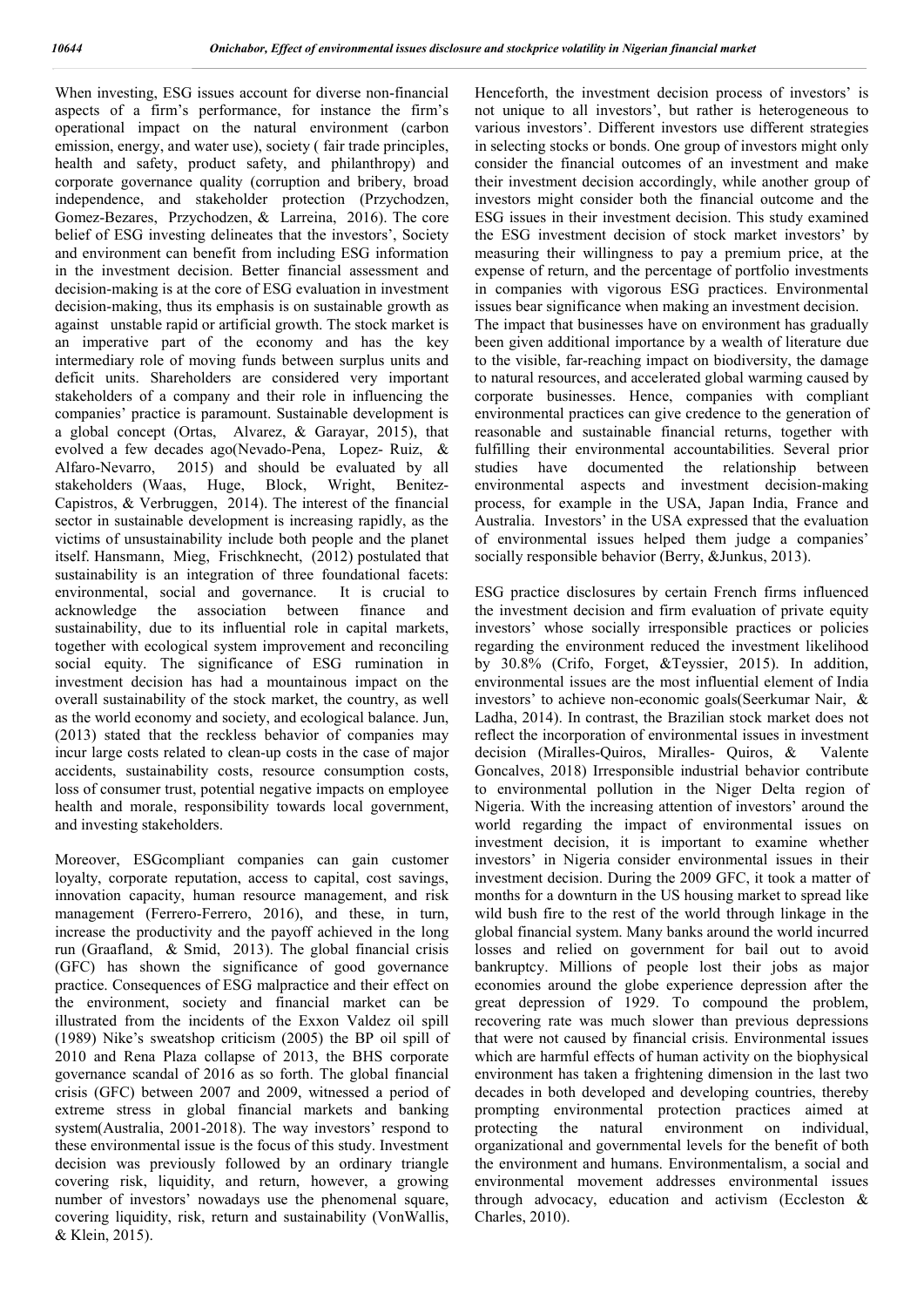Climate disaster is on the rise, around 70% of the disaster are now climate related- up from around 50% from two decades ago. These disasters take heavier human toll and come with a higher price tag. In the last decade 2.4 billion people were affected by cimate related disaster compared with 1.7 billion in the previous decade. The cost of responding to these disaster has risen tenfolds between 1992 and 2008 (Greenspan, & Clifford, 2002). Destructive sudden heavy rains, intense tropical storms, repeated flooding and droughts are likely to increase as will the vulnerability of local communities in the absence of strong concerned action (The United Nation Office for the Coordination of Humanitarian Affairs (OCHA), 2016)

### **Social Issues**

Social issues are subjects identified with prosperity, right and enthusiasm of individuals and networks, primarily including work environment wellbeing and security, human rights, youngster and slave work, fortified work, work measures in production network, decent variety, opportunity of articulation and flexibility of affiliation, wellbeing and access to medicinal services, representative relations and human capital administration, relations with neighborhood networks, dubious weapons and purchaser assurance, and exercises in struggle zones (UNPRI, 2015). Social issues is one of the lethargic factor in ESG thought by Australian superannuation support financial specialists (Zwaan, Brimble, & Stewart, 2015), the network worker relationship and human rights are considered by speculators in their venture choice (Rakotomavo, 2011). Moreover, Australian financial specialists than condition and administration issues appraise social issues higher. In the difference, financial specialists in Brazil (Miralles-quiros, Miralles-quiros&Valente, 2018) do not assess social issues. All around, there is expanded mindfulness by speculators of the effect of social issues on venture choice. This educated our choice to examine whether the financial specialists in Nigeria securities exchange do think about social issues when settling on speculation choice.

**Social issues and Investors' Decision:** Martinz-Ferrero and Frias-Aceituno, (2015)stated that there is a bidirectional relationship between companies' sustainability behavior and their financial performance. The use of market value indicated that investors' are able to identify economic, social and environmental practice generating a positive effect on financial performance (Martinez-Ferrero et al 2015). Social issues are subjects identified with prosperity, right and enthusiasm of individuals and networks, primarily including work environment wellbeing and security, human rights, youngster and slave work, fortified work, work measures in production network, decent variety, opportunity of articulation and flexibility of affiliation, wellbeing and access to medicinal services, representative relations and human capital administration, relations with neighborhood networks, dubious weapons and purchaser assurance, and exercises in struggle zones (UNPRI, 2015). Theoretical Review: The study is anchored on three fundamental theories- The Theory of planned behavior (TPB), Goal Setting Theory (GST), Stakeholders Theory

**The Theory of planned behavior (TPB) (Ajzen, 1985) or The Hypothesis of arranged conduct:** Ajzen, (1985) propounded the theory of planned behavior in 1985 and reviewed it two years later in 1987. In psychology, the theory that links one's belief and behavior is called the theory of planned behavior. The theory states that attitude towards behavior, subjective norms, and perceived behavioral control, together shape an individual's behavioral intention. This theory has been applied to various field of study. Applying the theory to the investors 'behavioral attitude towards investment decision making, Ajzen (1985) opined that an investors' decision is influenced by factors such as family, friends, (subjective norms and environmental influence), his/her personal attitude towards investment, for instance expectation of return, risk, internal and external influence towards decision, perception towards all forms of investment. Another strong factor that influences investors' decision is his/her intention to invest for instance in time deposit, gold, property, stock, mutual fund and self-efficacy also play a role in investors' decision making (time decision, agents decision, instrument decision. In addition, controlled behavior **(**personal capability to conduct investment) plays active role in investors' decision-making. However attitude towards investment and subjective norms exacts the greatest influence while other construct failed to show significant influence from empirical studies Ajzen (1985); Alleyen and Broome (2011); Southey (2011) , East (1993); Gopi and Rumayah (2007) ; Ajzen, (1991), Ajzen, and Fishbein (1969).

TPB clarifies that human 'aim' relies upon 'demeanor towards conduct,' and saw social control, 'goal' eventually prompts genuine conduct, Ajzen, (1985). In any case, the present investigation utilizes just a single segment state of mind to foresee expectation in light of the goals of the examination. The TPB is operationalized by investigating the disposition of the share trading system financial specialist in regards to ESG issues, and subsequently concentrating on the expectation towards ESG contributing with the thought of venture choice. Disposition towards a conduct is characterized as an aggregate arrangement of reachable social convictions Ajzen, 1991) and a person's preparation to play out a conduct is characterized as an aim (Fischbein, &Ajzen, 2011). Alleyne and Broome, (2011) postulated that among other mental develops, financial specialists' state of mind towards various speculation criteria have importance when settling on venture choice. Likewise, past examination Gopi and Ramayah, (2007) revealed the solid effect of state of mind on goal among speculators.

**Goal Setting Theory (GST) Edwin Locke (1960):** To clarify the connection between the reason for investment and the investor' decision, GST was utilized, which indicates that objectives and aims are related with behavior irrespective of incentive conditions (Warsame&Ireri, 2016). Simply put, the theory alludes that goal setting is linked to task performance. Goal setting involves the development of an action plain design to motivate a person or group towards a goal. Edwin (1960) postulated that goals that are specific and ambitious lead to more performance improvement than easy or general goal (Grant, 2012). As long as the person accepts the goal, has the ability to attain it and does not have conflict goals, there is a positive linear relationship between goal difficulty and task performance (Locke, & Latham 2006)

**Stakeholders Theory orThe partner hypothesis (Freeman, 1984):** The stakeholder theory and the theory of planned behaviour will be adopted for this study. (Monteriro & Aibtar-Guzman, 2010) postulated that stakeholders are interested in environmental behaviour of companies. The theory provides means of dealing with multiple stakeholders with multiple conflicting interests (Jamali, 2008).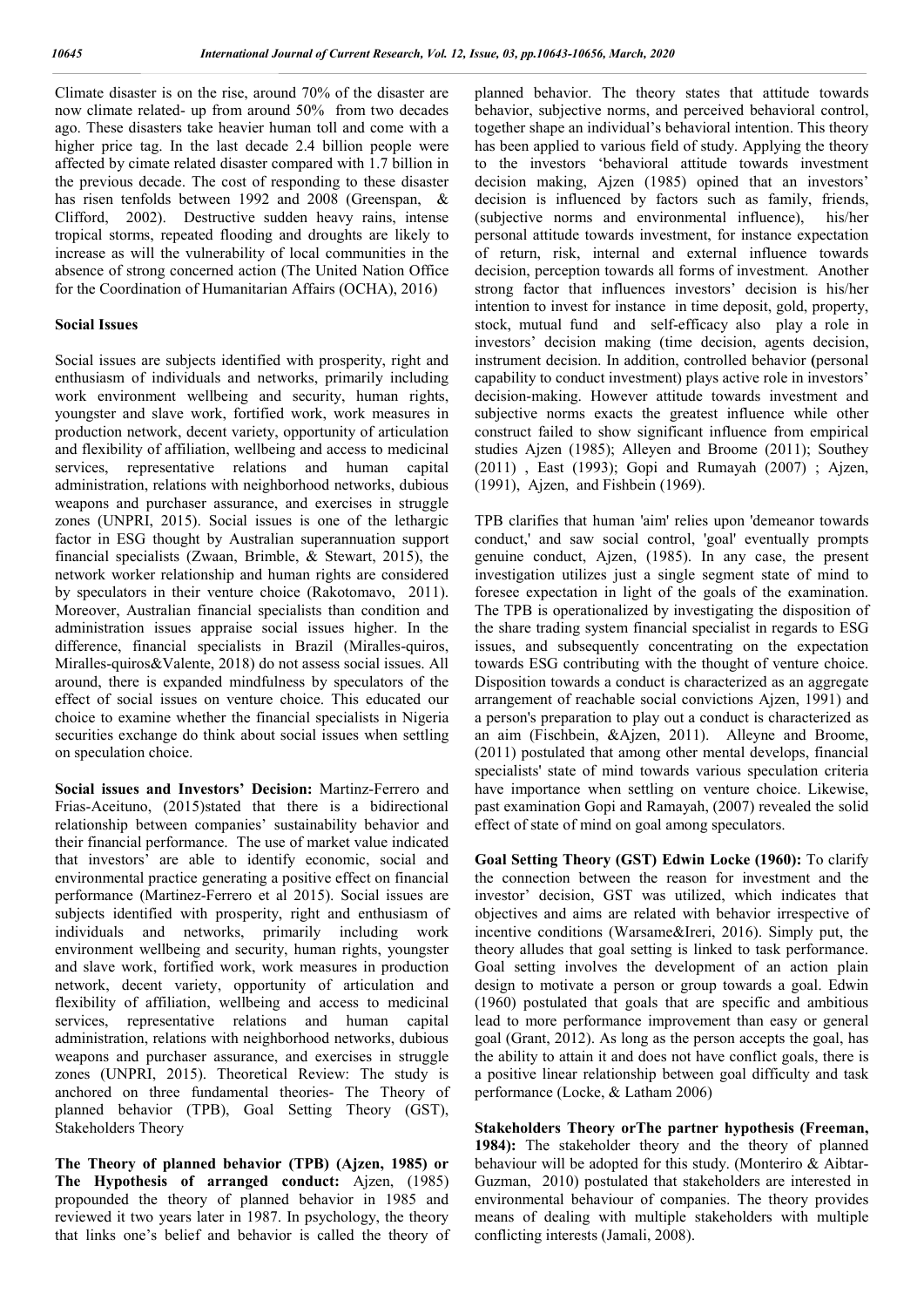The partner hypothesis is profoundly interrelated with the authenticity hypothesis. However, the legitimacy theory centers around the correspondence with society, stakeholder's theory centeron the correspondence with various partner gatherings. As indicated by the partner hypothesis, society comprises of different partner gatherings. These gatherings have unequal capacity to impact the exercises of an association, however all gatherings are worried about the environmental execution of the organization (Roberts, 1992). The going worry of an association requires the partners' help and along these lines, the corporate exercises ought to be acclimated to the partners' requests. The more power partners have, the more an organization must alter its exercises to partners' requests (Gray, 1995), in light of the fact that partners' can control assets that are basic for the exercises of an association (Ullman, 1985). Robert, (1992) proposed that revelation is a piece of the discourse between the organization and its partners for arranging the agreement. Investors' have right to information on environmental impact on their investment. Instances where responsible environmental disclosure practice has helped investors' in the United State of America to judge a companies' socially responsible behavior is demonstrated in, Berry, *et al.* (2013). Also irresponsible environmental disclosure practice has led to the likelihood of decline in investment by 30.8% was exemplified in Crifo, *et al*. (2015) study. The importance of environmental disclosure was further demonstrated when Sreekumar Nair *et al* (2014), alluded that environmental disclosure was the most influential element the Indians investors' considered to achieve noneconomic goals. These explain why the study considered stakeholders theory as one of the cardinal theories on which this study is anchored.

**Voluntary Disclosure Theory or Voluntary divulgence hypothesis (Dye, 1985; Jung and Kwon, 1988):** Authenticity hypothesis and partner hypothesis may be helpful in clarifying what an association revealed, yet it probably will not be valuable in clarifying what amount is unveiled (Clarkson, 2008). In this manner, a supplementary hypothesis is utilized in the writing, which can clarify the level of exposure hones. Deliberate revelation hypothesis depends on the organization hypothesis point of view. Intentional divulgences are endeavors to expel data asymmetries between the firm and outside operators, basically specialists in the venture network (Brammer&Pavelin, 2006). Deliberate divulgence is predicated on the supposition that association with great environmental revelation data is regularly additionally ready to unveil their activities' environmental effect to the partners. Deliberate revelation predicts that with satisfactory environmental divulgence, the present and potential financial specialists dangers will be brought down significantly (Brammer&Pavelin, 2006). Intentional environmental divulgences accompany its upsides and downsides as it accompanies both terrible and uplifting news for the partners. The organizations with predominant environmental entertainer frequently have upper hands over modest environmental entertainers and in that capacity do not stress such a great amount over partners' response about their environmental divulgence. Their quality and straightforward environmental divulgence frequently exceeds their shortcomings (Clarkson, Li, Richardson, &Vasvari).

**Empirical Review:** Environmental impact results in investment losses to the investors' and other stakeholder all over the world.

In the developed economies, the impact of environmental issues has gained prevalence following the GFC between 2007 and 2009. In the developed countries, the investor are conversant with the impact of environmental issues and measures to mitigate the adverse environmental hazard had been put in place and well documented. However, this is not the case in the developing countries like Nigeria where the level of environmental issues disclosure is low (Uwuigbe, &. Ajibolade, 2013). In the developing countries, inadequate disclosure of non-financial information by managers and low awareness by investors' often result in huge investment losses. The global financial crisis (GFC) has demonstrated the importance of good administration rehearses. Sayema, *et al* (2018*)* stated that the result of ESG acts of neglect and their impact on nature, society and monetary market could be shown from the episodes of the Exxon Valdez Oil spill (1989). History of Exxon Valdez Oil Spill, (2018) revealed that Exxon Valdez oil spill was a manmade disaster. Exxon Valdez was as a tanker owned by Exxon shipping company, which ran aground in Prince William Sound in Alaska, USA on 24 March 1989. That was the biggest oil spill in the U.S until the Gulf of Mexico spill of (2010). The Exxon Valdez spill resulted in 11,000,000 gallons (41,640) kiloliters of North Slope crude oil being spilled across 1,300 miles (2092 km) as revealed by (History of Exxon Valdez Oil Spill, (2018). Nike's sweatshop feedback (2005), saw Nike, the undisputed world giant in the manufacture of sports foot wares and clothing materials, admitting to the company's inhuman treatment to its factory workers in Asia countries, including payment of lower than minimum wages, forced overtime work, restriction to water and toilet during work days to mention but a few. Teather, 2005 aptly captured the worldwide condemnation and the protest that tread the action.

The Coca Cola's work and environmental malpractice (2006), was another case in point. Zachary ( 2018) captured vividly the scandulos deal by the company's employee to sell the business product secret to its arch rival the PepsiCo. PepsiCo and Coco-Cola placed ethics before profit as PepsiCo declined the offer and reported it to Coca-Cola company. Another ecological disaster was the Gulf of Mexico oil spill of (2010). Robertson, Krauss, Einhorn, & Schwartz, (2010) described the gulf of Mexico oil spill of 2010 as one of the deadliest in human history. Robertson *et al* stated that over 1.7 million persons were displaced and \$65b was paid as compensation to the affected people. The Rena Plaza building collapse in 2013 in Bangladesh is still fresh in memories. Tansy, (2015) described it as the deadliest builging collapse in human history as the collapse claimed 1,134 lives and another 2,500 were rescued with various degree of injuries, billions of dollars in investments were lost to clothing factory, banks, apartments and shops located in the building Tansy concluded. Another ecological calamity was the collapse in 2016 of the 88 years old British Home Stores (BHS). The collapse of BHS was a big tragedy that sent 11,000 employees into the unemployment market. Huge pension arrears and poor debt management were the bane of the organization. All efforts to save the jobs of the employees through appointment of administrators failed and the business empire was finally liquidated in December 2016 as captured by (Quinn, 2016). This emergency elevated the worry of the interest of the organizations for moral conduct, oversight of hazard, responsibility, and capacity to deal with partners' deliberately. The Nigerian situation was not different from the situations explained. In the last decade, the Nigerian economy has witnessed the collapse of the stock market, the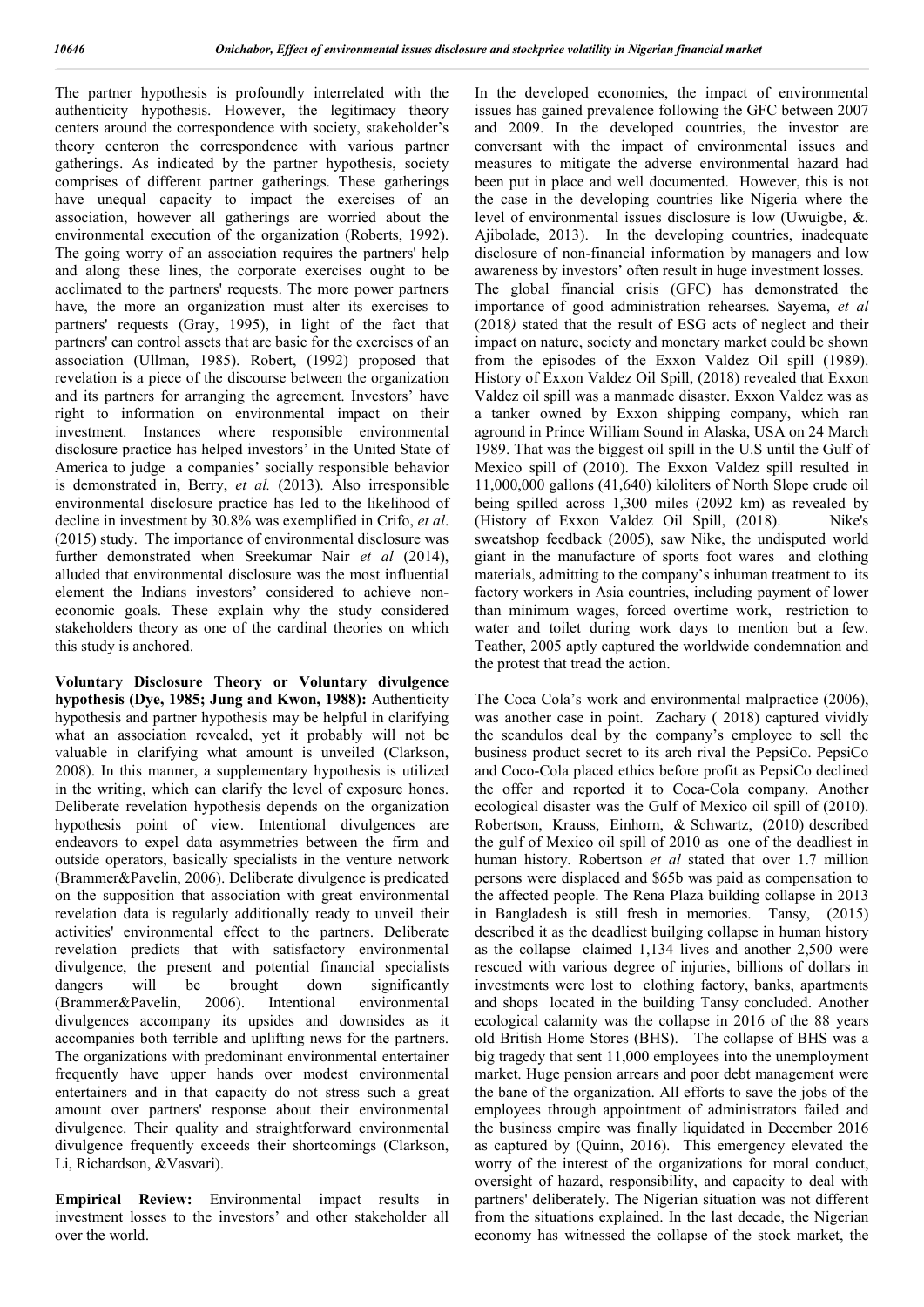liquidation of many banks, the financial scandal of business like Cadbury Nigerian limited, liver brothers to mention a few. Investors' have lost their life savings to business failures and many rendered jobless. In the light of this, the investors in the stock market have turned out to be progressively concerned with respect to environmental, social and governance issues in the organizations included. These factors increased the demand for ESG issues audit and disclosure. Environmental issues include climate change and Ozone layer depletion, quality and quantity of water, air pollution, insurgency, cyber café fraud, customer and supply chain and activities of competitors, (Camilleri, 2015). The investors' will want to know if the entity has information about these factors that will in no doubt affect their investment. If the entity has information about them, what measures have they put in place to mitigate against them to ensure the safety of the investor's investment? While the problems of environmental information disclosure has long been receiving adequate attention in advanced countries, the case is not the same in developing countries like Nigeria where the level of environmental disclosure and environmental protection is still very low(Welbeck, Owusu, Bekoe & Kusi, 2017). This lack of disclosure of ESG issues have resulted in increased risk on investment and low returns to investors' and other stakeholder. The collapse of banks in Nigeria from 1995-2000 and stock market 2008-2012 respectively were attributed to regulatory failures (Ahmed, & Bello, 2015). These events resulted in huge loss of investment by investors' and other stakeholders in Nigeria. The level of environmental disclosure and environmental protection is still very low in developing countries.

Investors' in developing countries have little knowledge on how ESG issues will affect their investment. In addition, managers of entities in the developing countries have not fully imbibed the policy of transparent disclosure of environmental information to guide investors' in the decision-making. Environmental disclosure though comes with cost but its advantages outweigh its disadvantages from the legitimacy theory point of view. Both the investors' and the management stand to gain from transparent disclosure of environmental information. Wei & Wang, (2016) opined that majority of the studies on the effect of environmental disclosure on investor' decision at the stock market has been carried out using the archival data. This has been the source of the inconclusiveness in the results. This study aims at examining the influence that environmental issues, social issues and governance issues, as well as purpose of investment has on investor' investment decision-making. This study used investment horizon (tenor) as moderating variable.

**Empirical studies in developed countries:** Environmental disclosure is a term used to explain all steps taken by management to transparently divulgence all material nonfinancial information about the activities and operations of an entity in a manner that will enable the investors' and other stakeholders to make informed investment decision (Oghojafor, George, & Owoyemi, 2012).Environmental disclosure has gained prevalence following theGFC that devastated many entities including the Nigeria stock market (Ahmed, & Bello, 2015; Emenike, 2017). Sayema, *et al* (2018) opined that the GFC and the collapse of many major companies resulted in increased demand by stakeholders for disclosure and audit of material environmental issues. The developed countries like United States, Canada, United Kingdom, France and Germany have a long history of awareness of the negative impact of environmental hazards in their ecosystem and business activities (2014/52/EU, 1985). These countries have always had contingent plans to mitigate the impact of environmental issues. However, History of Environmental Impact Assessment (EIA) system and measures taken around the world, revealed that the reverse is the case with the developing countries like Nigeria, Malaysia, Ghana, Indonesia and Kenya.There have been studies on environmental issues among the advanced countries and these studies are well documented to guide investors' in all facets of business activities. On the contrary, the low level of environmental information disclosure in Nigeria and other developing nations means that the investors' in developing countries do not have adequate information on environmental issues to guide their investment decision-making process. Uwuigbe and Ajibolade (2013) opined that the level of environmental disclosure among listed firms in the Nigerian stock exchange is low. Haladu and Salim, (2016) examined the relationship that compares environmental reporting and corporate financial performance, corporate ownership structure and industry type. They weighed this in conjunction with the impact of government agencies on environmental protection and enfocement, their findings point to the direction that environmental divulgence has significantly improved as more than 55% of entities surved showed marked improvement in their disclosure rates. The findings in Haladu and Salim (2016) notwithstanding, the conscientious are that gap in environmental disclosure information between the developed and developing nations is still wide. Besides the inadequate information on environmental issues in the developing countries, the many of the studies carried out in this region, are based on archival data resulting in most cases in inconclusive findings. In view of this study opted for the survey research method.

To underscore the level of environmental awareness in the developed countries, the European Union (EU) issued the EU directive on non-financial reporting also known as environmental issues reporting. The EU directive of 2013/34/EU mandated all large companies with staff strength of 500 and more, to disclose environmental, social and governance (ESG) information in their annual reports with effect from 2018. Under directive 2014/95/EU, information to be disclosed include: environmental insurance, social duty and treatment of representatives, Respect for human rights, Anti-Corruption and bribery, diversity on entity's board (with respect to age, gender and skill). Broad investigations have been done in Europe and America. A portion of the examinations concentrated on the quality and amount of environmental disclosure while others concentrated on corporate characteristics as they impacts on environmental divulgence, in that capacity as firm size, benefit, quality of internal control, reviewing and bookkeeping gauges, government ordered exposure of environmental execution, intentional divulgence, poisonous gas discharged, number of organizations which have actualized the ISO 14001/EMAS on the way they work and handle environmental, social and governance issues as they impacts on environmental divulgence (Camilleri, 2015). The failure of the industries were alluded to many factors prominent among which were external dimension, corporate failure and the failure of the management to disclose information on the non-financial health situation of the entities (Emenike, (2017). Nigeria as a nation also had its own fair share of the global financial crises as the period corresponded with the period of the collapse of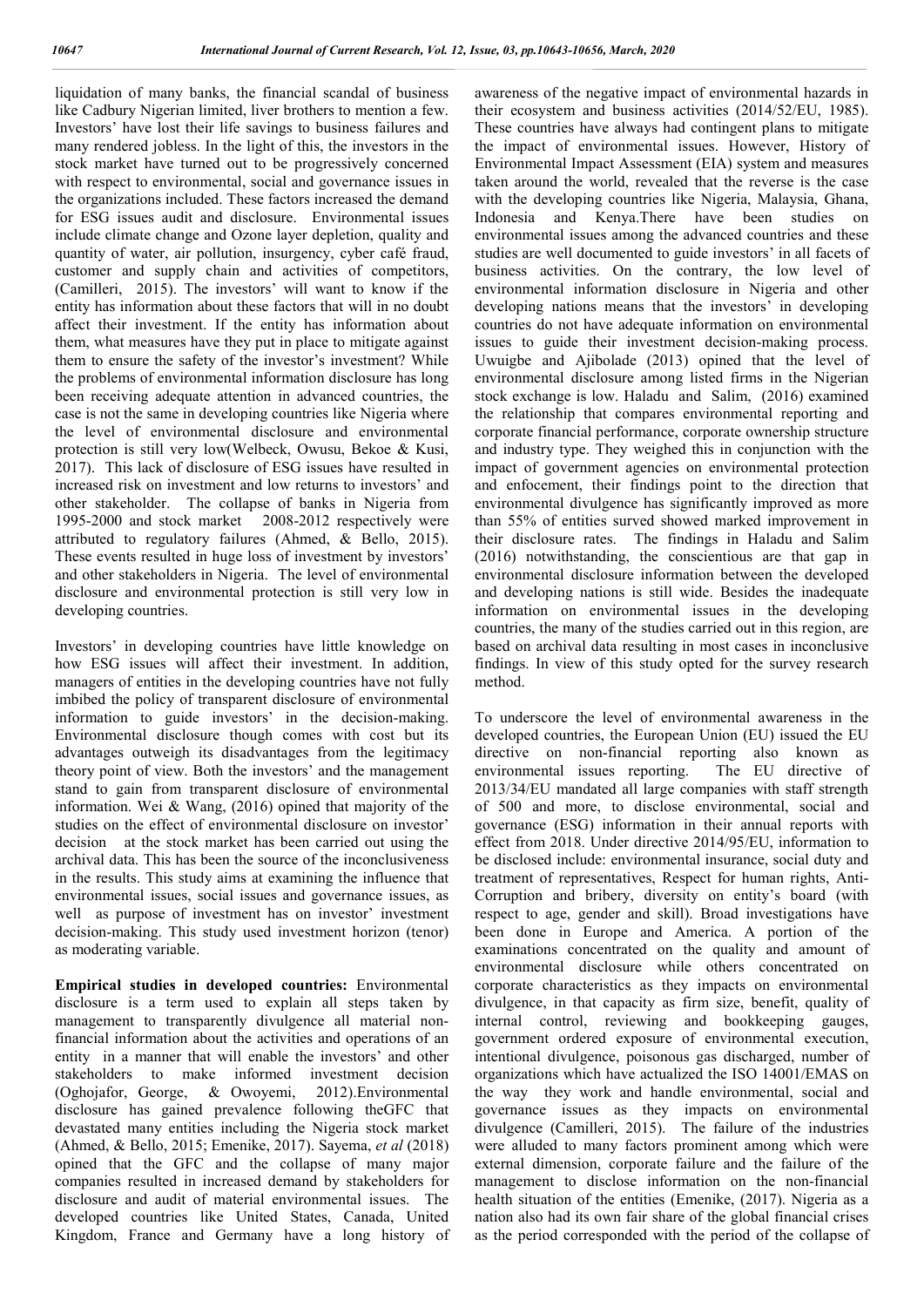the Nigerian capital market and failure of many banks. This raised the question as to what extent does the investor know about the entities to which they entrusted their resources. Ienciu, (2012) postulated that environmental disclosure practice varies across Europe and attributed the variation to mandatory disclosure required by law, voluntary disclosure by corporate entities, firm attributes to mention but a few. Until recently, environmental disclosure has remain a voluntary issue and companies that make disclosures does so at their own discretion or because of pressure from the public, mass media or purely to increase the firms' reputational value. This point is supported by the legitimacy theory. However, mandatory environmental disclosure is the most efficient way to increase the quantity and quality of environmental disclosure (Ienciu, 2012). Others studies examine the impact of environmental disclosure on corporate performance on selected listed companies and concluded that there is positive association between environmental disclosure and firm performance.

Vieira, (2014) opined that companies that disclosed environmental information recorded higher value per stock at the stock market than those that do not disclose ESG information. This position was collaborated in (Sayema, Zulkifli and Zainal, 2018). Sayema *et al* (2018) findings show that companies in Bangladesh that transparently disclosed environmental information recorded higher stock value and stock volume purchased in the Bangladesh stock exchange.Uwuigbe and Ajibolade, (2013) postulated that the level of environmental disclosure among listed companies in Nigeria is low. However, the reverse is the case in developed nations where companies' disclosure of social and environmental data are now somewhat dated (Roberts, 1988). Environmental issues disclosure is the responsibility of all entities engaged in any business activities but most especially those in the high risk sectors like mining, manufacturing, oil and gas, chemical production to mention but a few. The company and allied matter Act 1990 as amended in 2004 required every entity operating in Nigeria to conduct it activities in a manner that is safe for the economy and the society. The international best practice identified some key performance index to assess organizations that are conducting their activities and operation in a manner that promotes sustainability. Also Nigeria being a signatory to various international treaties such as the United Nation Global Compact, (UNGC, 2014), United Nation Principles of Responsible Investment (UNPRI 2015), and the Global Reporting Initiatives guideline (GRI, 2000) ensure that the listed companies comply with sustainability reporting. In addition, the CBN circular on Nigerian Sustainability Banking Principles (NSBP) demand among other things, ESG issues disclosure from the listed banks in the financial markets. By the nature of the operations and activities of the corporate and investment banks in particular, they stand the least chance of generating poisonous substances such as greenhouse gases (GHG), pollution, degradation of environment, destruction of ecosystem, biodiversity and other environmental hazards. These banks are not actually disclosing ESG as it affects their activities but are to evaluate the ESG issues in their clients business location, Product, and any other issue that will be of interest to the investors' and other stakeholders. The bank has a duty to ensure that they do not aid their clients in activities that will influence negatively on the environment, staff, community and society. The Nigerian financial system is made up of all institutions performing intermediation function with the Nigerian capital market (Askira, Aklahyel, & Gaya,

2014). The primary market operators in the capital market are long-term loan providers to entities whose activities are subject of ESG issues. The corporate and investment banks should not be seen to be aiding ESG violation by their clients. They want to ensure that their clients conduct their businesses in environment that is free from adverse ESG issues. In addition, where negative environmental impact becomes inevitable, the loan providers want to see that the client to mitigate the negative impact on the community, investors', puts contingent measures in place product, environment, and other stakeholders. The Nigerian stock market collapsed between 2008 and 2012 due partly to external dimensions but due to colossal failure on the part of the regulators of the sector (Ahmed, & Bello, 2015). Bani-Khalid, Kouhy, and Hassan, (2017) opined that there has been expanded interest by stakeholders for environmental disclosure. The practice had been for firms to concentrate on wealth maximization drive as the cardinal objective of the firm. Investors' then relied mainly on the economic information divulged by firms to make informed investment decisions. However, the collapse of many firms due to corporate failure in the last decade arose the interest of the stakeholders and the demand for more transparent disclosure of non-financial information.

In advanced nations like America, Canada, Britain and Germany, everybody is getting increasingly aware about the issues of environmental security and this has made environmental disclosure an imperative data. Deegan and Rankin, (1997) opined that environmental revelation is imperative to firm stakeholders. Especially, environmental revelation has turned into a key marker for investors' to choose stocks. Investor' accentuation is currently on subjective financial data otherwise called maintainability answers, to help them in surveying the risk and returns in their ventures. Transparent environmental disclosure will assist investors' in making informed business decision. Numerous examinations have inspected the impacts of environmental disclosure on the securities exchanges in developed nations (Halme&Niskanen, (2001); Al-Tuwaijri, Christensen, & Hughes, (2004); Cho, & Patten, (2007). The discoveries are varied. A few discoveries demonstrate that environmental divulgence can possibly build stock costs, Dasgupta*et al,* (2001); Al-Tuwaijri, Christensen, & Hughes, (2004) while a few discoveries uncovered that environmental exposure prompts the decrease in stock costs, (Walley& Whitehead, (1994). Dejean and Martinez's exact examination to decide the effect of corporate environmental exposure on cost of value in French SBF 120 securities exchange, did not prompt the end that organizations unveiling environmental data fundamentally bring down the expense of value (Dejean, Frederique & Martinez, 2009). Larger part of the prior investigations on environmental issues was on relation between environmental expenditure and the ecoefficiency performance measure. Granted that most firms have disclosed huge expenditure on environmental protection, but does not tally with the level of eco-efficiency measures on ground. Exact exanimation by Yook, Song, Patten, and Kim, (2017) revealed that there is negative relationship between reported environmental control costs and the eco-efficiency performance measure. If anything, the findings only support the thinking of the proponents of legitimacy theory as against those of the school of thought on voluntary disclosure. The use of internet has made the communication of both financial and non-financial (ESG) information from firms to stakeholders faster and at lower cost. This has helped the investors' to improve on the quality of their investment decision, Alarussi,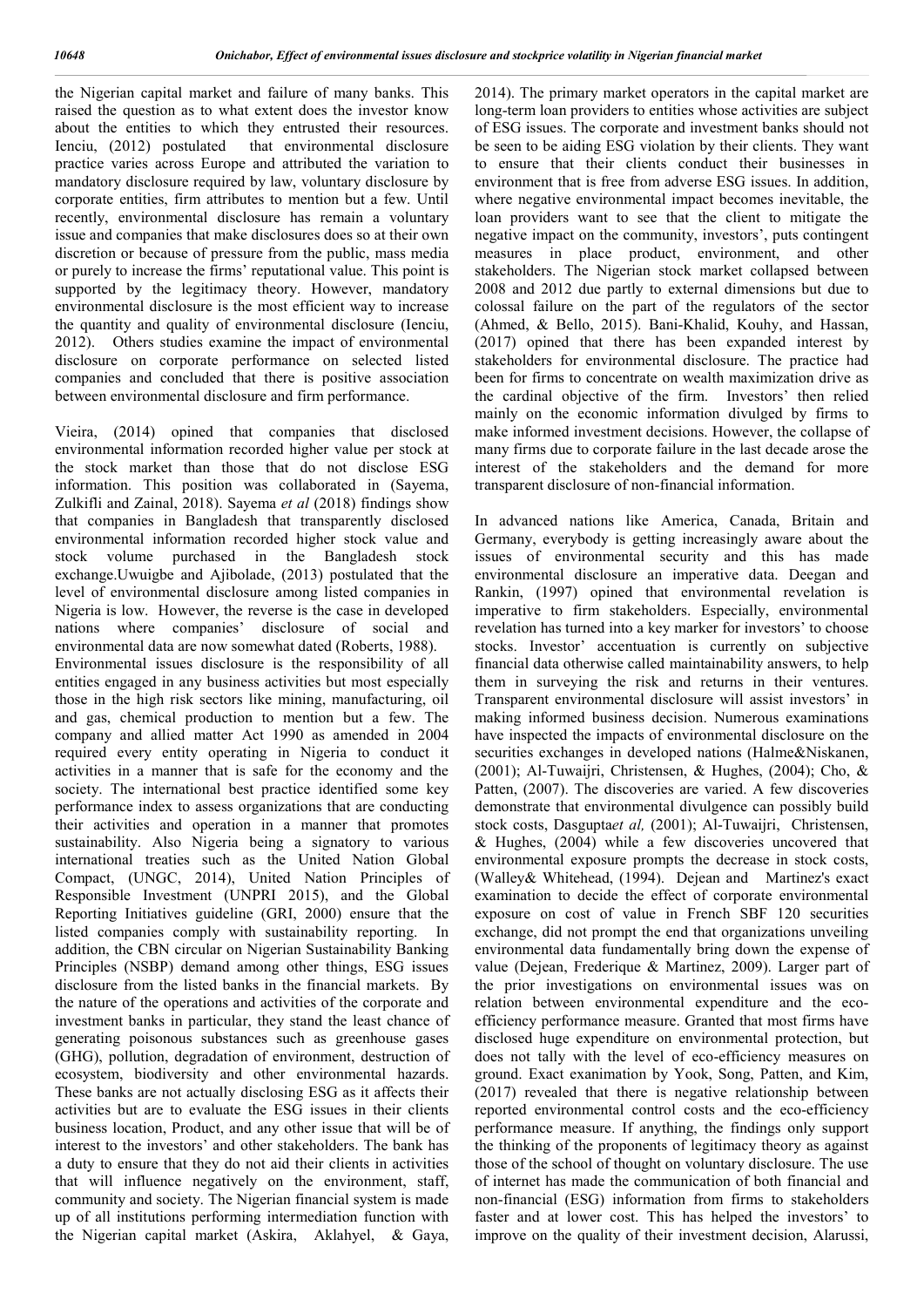Hanefay, and Salamat, (2013) opined that there is positve linear relationship between the use of internet financial disclosure(IFD) and internet environmental disclosure (IED). Most earlier studies on environmental disclosure centered on the components that influences the nature of environmental revelation and its effect on corporate execution. The researchers employed firm attributes, such as the size of the firm, the number of employees, leverage, the age of the firm, profitability and community development, to evaluate environmental disclosure quality and firm performance. Burgwal, and Vieira, (2014) opined that while firm size, industry type and membership, positively influences the quality of environmental disclosure and firm corporate performance but that profitability does not significantly influence environmental disclosure quality and firm performance. The findings collaborated the result in MinieBhalla, (2018). Peter and Mbu-Ogar, (2018) stated that in their evaluation of the impact of environmental issues on the performance of quoted oil and gas companies in Nigeria, their findings revealed that employees' health and safety, community development issues do not have positive influence on the firm financial performance but rather waste management and firms' previous years' financial performance disclosure have positive influence on value of the firm's stock.

The study on environmental issues and its impact on the investors' in the stock of firms has been in the front burner of most advanced countries. Rebort, Andrew and Gustavo, (2002) stated that the USA, Canada and Mexico set up a commission called North American Free Trade Agreement, NAFTA, to examine the practice of environmental issues in the three countries with a view to finding a common ground to improve cross-border trade and investment among the three countries,. The terms of reference was to identify the areas of difference and harmonized them for transparent disclosure of financial and environmental issues among the three countries. This has boosted cross-border trade and investment among the three countries. Following the successes from the NAFTA, the chartered accountants in Canada, commissioned another paper on environmental and ethical issues for capital markets Canada,(2004). The paper, simply referred to as National Round Table on the Environment, Economy, (NRTEE), has its objective as deepening the understanding of the impact of environmental, and ethical issues on the financial market in Canada, with a view to assisting investors' make best investment decisions. Empirical study with respect to individual behavior towards investment decision showed a consistency with the findings of the behavioral finance theory as espoused by Kahneman and Tversky (1997). Ambrose, (2014), opined that past performance of the firms' stock, price per share, feelings on the economy and expected dividend by the investors' are the factors that influences the investor' decision. Voluntary disclosures of information have both positive and negative impacts. Xiaoyan, (2007) postulated that on the positive side, voluntary disclosure will lead to more accurate pricing and improved investment efficiency, on the other hand, the firm may use voluntary disclosure opportunistically to effect the market pricing in its favor which can be detrimental to investment efficiency. Environmental issues impacts on all facets of the financial market, ranging from financial liquidity, cost of equity to analyst forecast of earnings. In a related study, the objective of which was to examine the impact of environmental disclosure on the stock market liquidity, it was found that the level of environmental disclosure of Arab Middle Eastern and North African

companies (MENA) was quite low. Mejda & Hakim, (2015) stated that the analysis of 276 companies showed that the higher the level of environmental disclosure provided in the annual reports, the lower the spread between the market bids and ask prices, thereby indicating an increase in stock market liquidity. Empirical reports has shown that companies that vigorously report their environmental issues often record higher returns in addition to fulfilling their environmental accountabilities. Investors' in USA expressed that the evaluation of environment issues helps them judge a company's socially responsible behavior(Berry & Junkus, 2013). The analyst need environmental disclosure information to be precise and accurate in his earnings forecast in the stock market. It was in view of this that a study was carried out covering the continental Europe (Belgium, France, Germany, and Netherlands) and North America (Canada and United States). The objective of the study was to determine the impact of environmental disclosure on the Analyst's forecast earnings. The discoveries demonstrated that there is a positive connection between environmental divulgence and exact gaining figure by expert. Such impact is lessened for firms with broad expert' after and in environmentally touchy businesses. In any case, these relationship are appeared to be starker in Europe than in North America, meaning that environmental exposure greatly affects investigator's figure but at the same time is all the more extraordinarily weakened by expert after and participation on environmentally touchy industry.

Environmental revelation information is at present willful in numerous nations on the globe. There are no statutory declaration on organizations to reveal environmental data against which authorize are forced for resistance. In view of this, most organizations often exaggerate the level of environmental protection expenditure and execution. Liu, Liu, and McConkey, (2011) stated that environmental execution on recorded organizations' uncovered contrasts as environmental exposure and additionally revelation substance and degree. The environmental data revealed cannot mirror the genuine environmental execution level of the recorded organizations and a few organizations with low level of environmental execution are probably going to unveil more environmental data. With a specific end goal to get the environmental administration level of recorded organizations even more precisely, we earnestly require a control in environmental exposure (Liu, Liu, &McConkey, 2011). There has been expanded interest by partners for environmental divulgence. The revelation of important environmental arrangement will empower speculator to settle on educated business choice and diminish dangers related with interest in securities. To underscore the significance of environmental revelation of data, there has been worldwide coordinated effort between created countries, with a view to think about the distinctions and similitudes in environmental divulgence in their particular nations with a view to orchestrating at that point to advance unhindered commerce among nations that are signatories to such arrangements. One that readily come to mind is the commission for environmental participation under the North American Agreement on Environmental collaboration (NAAEC) to address environmental issues in North America from mainland point of view with a specific spotlight on those emerging concerning changed exchange. The United State, Canada and Mexico consented to the arrangement in 2002. The goal was to advance a North American Free Trade Agreement (NAFTA) among the three nations.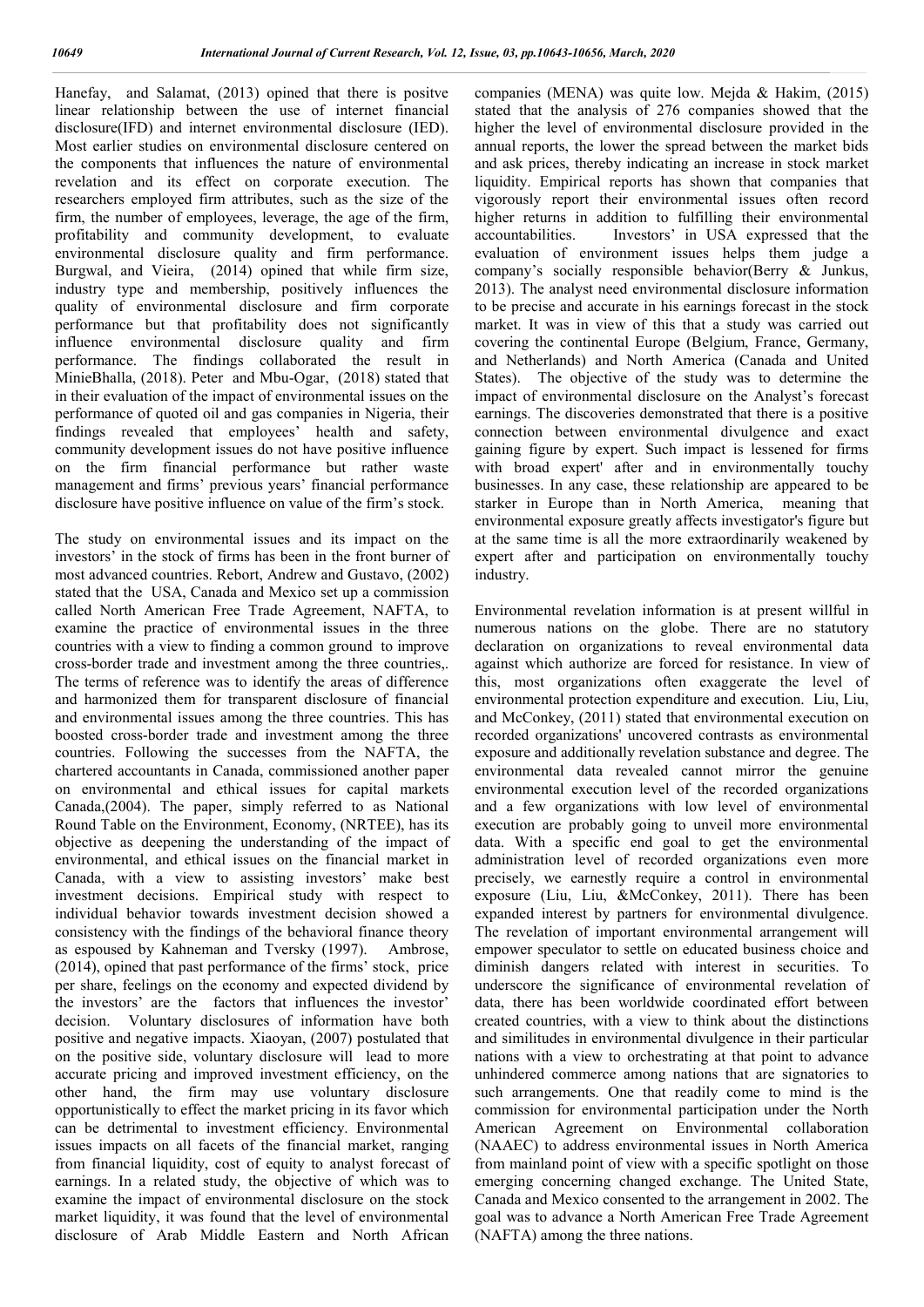The NAFTA is likewise expected to elevate reasonable improvement and to fortify the advancement and authorization<br>of environmental laws and directions. Expanded of environmental laws and directions. Expanded straightforwardness to speculators of the money related dangers and chances to which organizations are uncovered by righteousness of their environmental administration choices could be an intense market impetus for practical advancement and for consistence with environmental directions. Empirical study has revealed that there is significant difference between the competitive advantages impairment between environmentally sensitive industries (ESI) and nonenvironmentally sensitive industries (NESI) (Hui-Cheng, Lopin, & Mao-Feng, 2016). Further comparison on the relationship between overal CSR disclosure and competitive advantage among state –owned enterprises, privately owned enterprises, ESIs and NESIs suggest that the relationship is negative. Monetary divulgence of material environmental data expels a potential crack between the interests of directors, proprietors and banks.

It likewise presents an intense market-based, nonadministrative motivator for reasonable environmental administration. In each of the three nations that are gatherings to NAFTA, however their particular exposure prerequisites contrast, the mutual fundamental guideline is that organizations should divulgence whatever data is important for financial specialists to make balanced, educated venture choices. This general standard of "materiality" covers not just later and current monetary conditions and aftereffects of tasks, points of interest of administration and proprietorship, and purposes for which capital is to be utilized yet in addition a wide assortment of business, legitimate, and administrative dangers and exposures. It is largely acknowledged that an organization's environmental execution and prerequisites could comprise material data under this expansive standard of materiality. Sonde and Pitt, (1971) stated that while measures of what is material may shift with the setting in which exposures are to be made, in any setting certain divulgence of a biological nature will dependably be material and are, accordingly, required under existing controls". Satisfactory exposure of material data, regardless of whether environmental or not, is vital not just for the proficient working of capital markets yet in addition to keep a basic impetus disappointment in the administration of modern organizations. Without satisfactory revelation, a key connection between the proprietors and chiefs of enterprises will be broken. Except if budgetary market valuations of hazard and return precisely mirror the money related dangers that organizations bring about through their environmental administration choices, an essential market motivation for judicious environmental administration will need sound speculations to decrease future environmental costs, liabilities, or dangers might be underestimated in the capital markets and in this way disheartened. Hilter kilter data about organizations' environmental exposures makes important specialist issues on the off chance those outer financial specialists cannot precisely esteem organizations' interests in contamination control; supervisors may be motivated to blow up income for short-run gain by disregarding such speculations (Milgrom, & Robert, 1992). Essentially, financial specialists will not remunerate administrators that position their organizations to increase upper hand by righteousness of their better capacity than adapt to approaching environmental difficulties probably, so such procedures may be disheartened.

Adjusting the premiums of administration to that of proprietors is a basic capacity of capital markets. It is difficult to accomplish except if speculators are satisfactorily educated about the monetary ramifications of administrative choices. The more grounded the impact of outside speculators over administration choices, including choices about environmental hazard, the more essential is it that outer speculators be completely educated about the monetary ramifications of those dangers. There is extensive confirmation that the materiality of environmental data has expanded significantly in the previous 25 years. For instance: Increasing costs are required for consistence with environmental directions. Somewhere in the range of 1972 and 1994, consumptions by US organizations on contamination decrease and control dramatically increased in genuine terms (Vogan, 1996). Comparable patterns are found in Canada and Mexico. (ii) Twenty-five years back, just a minor part of institutionally oversaw resources were in Socially screened assets or portfolios that expressly viewed as environmental execution as a venture standard. Today, it is evaluated that more than \$1.5 trillion lives in Socially and environmentally screened portfolios, while the quantity of screened shared assets has ascended to 175, from only 55 five years prior (Social Investment Forum 1999). Socially capable contributing can never again be viewed as an irrelevant marvel. It has been exhibited more than once that exposure of data in regards to an organization's outflows, regardless of whether lawful or its inability to conform to environmental directions or its potential risk to environmental remediation prerequisites has affected the organization's stock cost. Supposed "occasion ponders" have distinguished unmistakable market responses to such environmental news affirming that securities exchange financial specialists consider such environmental data significant (Barth, & McNichols, 1994; Hamilton, 1995;(Campbell, Sefcik, & Soderstrom, 1998). Several money related research administrations have raised in the US and Canada that pitch environmental execution data to speculators. These incorporate Kinder, Lydenburg, and Domini, the Investor' Responsibility Research Service, and Invest among others. Most huge venture houses additionally utilize environmental administrators and embrace in-house explore on environmental issues influencing organizations. The way that the age and offer of environmental data has risen in the venture network as an economic movement demonstrates that expert speculators consider such data significant to their choices and hence fiscally material. Nevertheless, the accessibility of data on environmental issues has not kept pace with this developing materiality. Milford and Reston expressed that exact investigation has demonstrated that digital security abilities deficiency is broadening prompting loss of fundamental data information and greater part of wrong business speculations choices in numerous collective (https:/www.issa.org or http:/www.esgglobal.com/esg-issa-examine report, 2017). As indicated by the exploration firms that pitch data to screened finance chiefs, environmental data is among the hardest to get. Indeed, even in the United States, where community to official data is maybe most developed, numerous EPA and state government databases, including those that are hypothetically in people in general area, are difficult to get to, regularly off base, conflicting or outdated, and not organized in manners that are helpful for money related or organization particular investigation.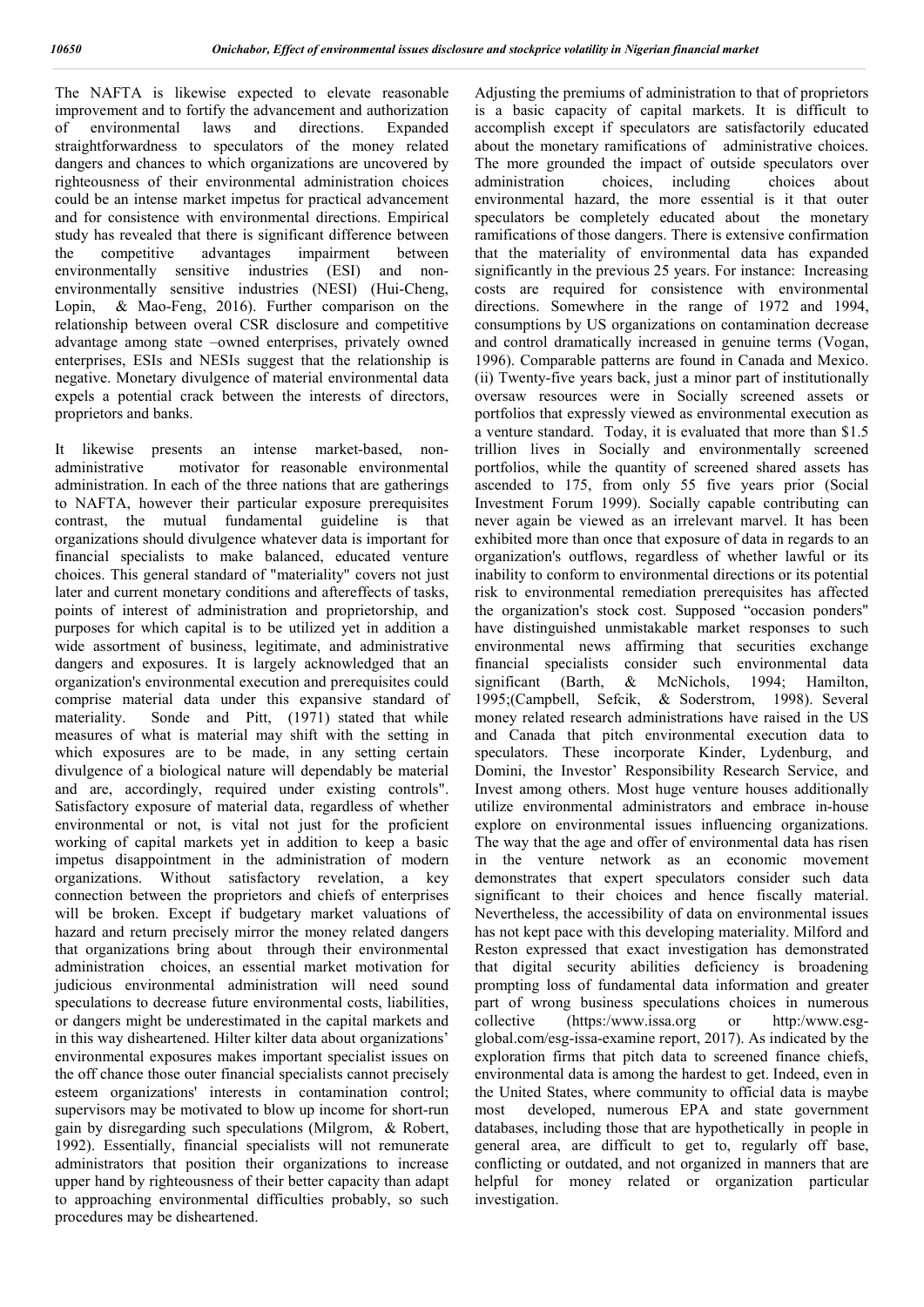Additionally, environmental reports issued by organizations themselves are normally specific, unstandardized, and irrelevant to money related proclamations (Williams, 1999; Birchard, 1996). Thusly, the data accessible through remain solitary environmental reports, from government organizations or from environmental research administrations does not substitute successfully for satisfactory exposure of monetarily material environmental data in organization divulgences. Data exposure has been ended up being a crucial administrative device in monetary markets as well as in the control of environmental contamination. It has been exhibited that giving data to the general population with respect to organizations' environmentally harming conduct has caused the organizations adequate reputational misfortunes that their conduct has been influenced. People in general arrival of the US EPA's Toxics Release Inventory instigated a considerable lot of the biggest producers to make open duties and make a move to lessen their arrivals of harmful synthetic concoctions (Konar, & Cohen, 1997; Khanna, Quimo, & Bojilova, 1998). Involvement in different nations has likewise demonstrated that open exposure of contamination is viable in prompting enhancements in environmental execution (Teitenberg, & Wheeler, 2001; World Bank, 1999). The falling expenses of data spread through the internet make data revelation an undeniably groundbreaking strategy instrument. Both oneself revealed data in yearly and quarterly budgetary divulgences and data from outside sources have impacts on capital markets. In any case, as may be normal, firms that training more full money related divulgence themselves endure less antagonistic market impacts when outside data ends up accessible (Blacconiere, & Northcut,1997); Blacconiere, & Patten, 1994; Patten & Nance 1998). In this manner, expanded exposure can be in an organization's best advantage since it might lessen showcase vulnerability and unpredictability. Thus, an ever increasing number of organizations are issuing remain solitary environmental reports, however these are once in a while, if at any point, incorporated with money related announcing (KPMG 2000). The importance of information disclosure to investors' cannot be over emphasized. Investors' needed reliable financial and non-financial information to make informed decision. Cormier, Ledoux, and Magnan, (2011) stated the relevance of informational contribution of social and environmental disclosure to investors' and concluded that it is vital for investment decision making.Research in Canada, where firms have more tact in receiving environmental exposure measures, has discovered that huge capitalization firms with more noteworthy dependence on outside capital markets and whose securities are all the more effectively exchanged will probably unveil environmental data. Firmly held firms and firms in poor money related condition are less inclined to do as such (Cormier, & Magnan, 1999; Li &McConomoy 1999).

# **METHODOLOGY**

**Research Design:** The study adopted bothsurvey and *ex-post facto*research design. The survey research design is a valuable tool for assessing opinions and trends (Isaac & Michael, 1997). The reason for the adoption of the survey research design is based on past similar study, Sayema, et al., (2018). Survey research is used to address the research questions raised and proffer solutions to problems posed by study of this nature, which involves analysis of trend across time, and generally, to describe what existed, in what amount, and in what content (Salaria, 2012). To this end, a survey that assessed the effect of environmental issues disclosure on volatility conducted with instrument of questionnaire administered to six hundred staff of selected banks in the Nigerian financial market**.** The quantitative data and information gathered formed the basis for testing of the instrument (Ivankova, Creswell,& Stick, 2006). The study population cut across the senior and junior level cadre of selected banks based on the NBS-Banking Sector Data of 2017. This group of staff is usually more conversant with the banking operations (Imeokparia (2013). The study selected 21 commercial banks out of the 27 licensed deposit money banks in Nigeria and regulated by the central bank of Nigeria as at 31 December 2017. Furthermore, 11 banks were purposively selected using event criteria of those banks that have complete information for the study and were continuously listed during the period of the research 2008-2017.

**Research Instrument:** A structured questionnaire divided into three sections of A, B, and Cwas used to gather data from the employees of the selected banks based on the sample selection and sample frame. The items in the research instrument include self-designed, after consideration of many factors, and some adapted from existing studies, which include Sayema*et al* (2018).The research instrument was divided into three sections A, B and C. Section B and C were adapted in form of a likert scale, which had seven-point scale of strongly disagree (SD ) as (1) disagree (D) as (2) somewhat disagree as (3) , neither agree nor disagree (4), somewhat agree (5), agree (6), strongly agree (7). Respondents indicated their opinions with respect to environmental, social, and governance disclosure issues, savings purpose as well as investment horizon issues.

Section "A" contained questions on demographical data of the respondents with respect to gender, age, educational qualification, professional level, religion, work experience etc.

Section B contained items on the objective of the research study, which concerned impact of environmental disclosure on investor's decision in the financial markets in Nigeria. The variables included in this section are the dependent variable such as investor's stock volume purchased, share price, share price volatility, investor' perception of management credibility and so on.

Section C contained items from the independent variable such as environmental issues, social issues, governance issues, savings purpose and Investment Horizon.

**Validity test of Research instrument:** Validity test was conducted for content validity and construct validity (Li, 2016). Content validity indicates the extent to which item adequately measures the property intended to measure. In this respect, subject matter expert and peer review were conducted and correction made where necessary (Sangoseni, Hellman & Hill, (2013). The result of the construct validity test is shown in the table. Reliability test of research instrument conducted using a pilot study of 60 staff of the bank showed the Cronback's alpha coefficient test ranged from 0.79- 0.91.Nunnally& Bernstein (1994) have prescribed the general convention in research, which states that one should strive for reliability value of 0.70 or higher. It is worthy to know that the larger the items in our construct, the more reliable our scale will become.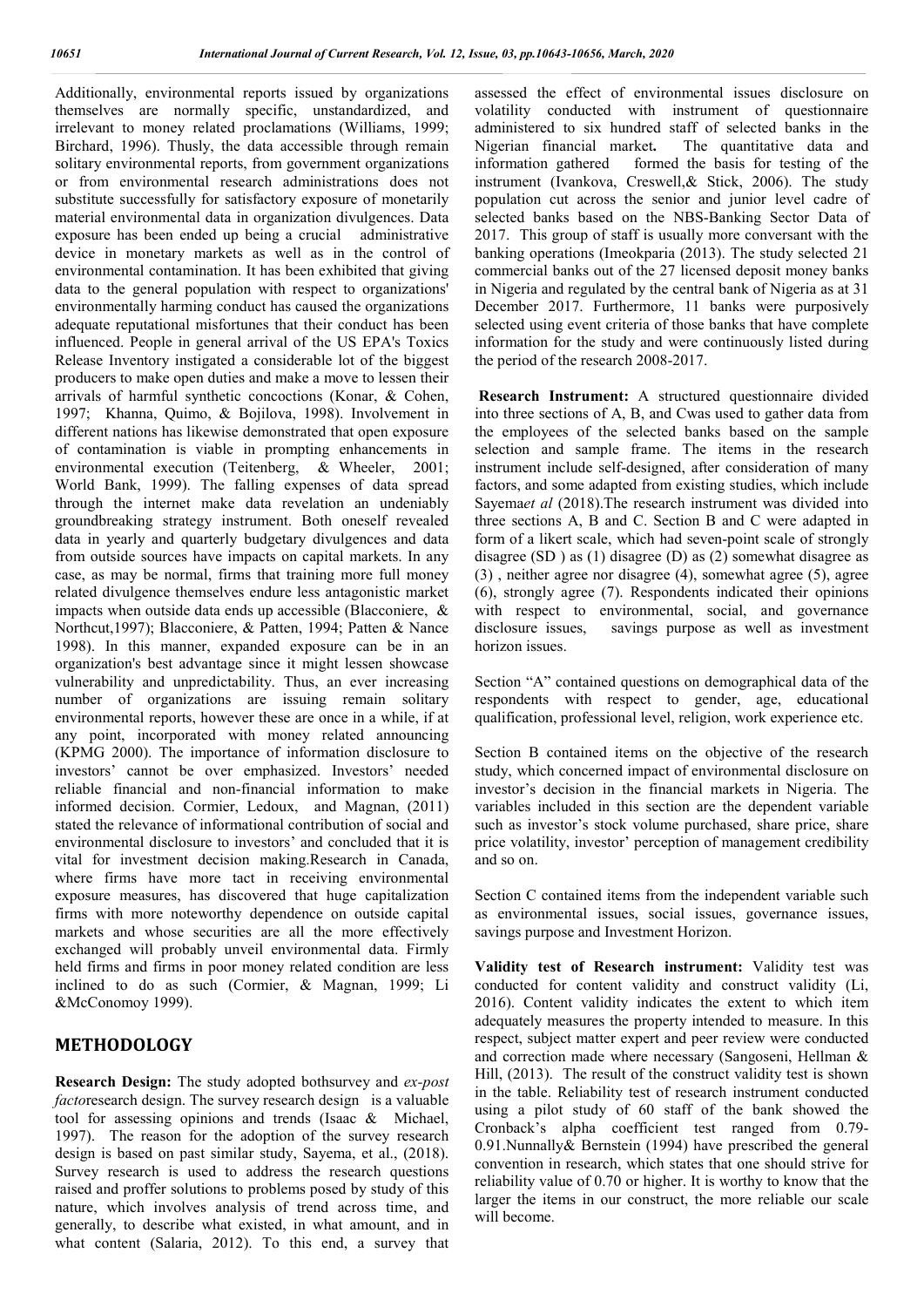#### **Table 3.1 staff strength of DMBs in Nigeria**

| Category       | CBs     | <b>MBs</b> | NIB | <b>DMBs</b> Total |
|----------------|---------|------------|-----|-------------------|
| Executive      | 183     | 20         | 10  | 213               |
| Senior         | 16,905  | 174        | 65  | 17,144            |
| Junior         | 39,909  | 288        | 352 | 40,549            |
| Contract staff | 43,593  | 33         | 329 | 43,955            |
|                | 100,590 | 515        | 756 | 101,861           |
| No of Banks    | ΖI      |            |     |                   |

Sources: NBS-Banking sector data (2017)

Key: CBs=Commercial Banks, MBs= Merchant Banks, NIB= Non-interest Banks, DMBs = Deposit Money Banks

**Table 4.1. Stock Price Volatility**

| S/N | Qualitative measurement of Stock Price Volatility                                                                                                                                      | SА            | А             | <b>SWA</b>    | N           | <b>SWD</b>  | D            | SD.      | <b>MEAN</b> |
|-----|----------------------------------------------------------------------------------------------------------------------------------------------------------------------------------------|---------------|---------------|---------------|-------------|-------------|--------------|----------|-------------|
|     | Timely disclosure of market information will have<br>a positive impact on investors' decision on stock<br>price volatility                                                             | $113(23.5\%)$ | $182(37.9\%)$ | 134(27.9%)    | $45(9.4\%)$ | $6(1.3\%)$  | $\theta$     | $\theta$ | 5.7313      |
| 2   | Absence of insiders dealings will impact positively<br>on investors' decision and reduce stock price<br>volatility price volatility considerably                                       | $129(26.9\%)$ | 184(38.3%)    | $130(27.1\%)$ | $36(7.5\%)$ | $1(0.2\%)$  | $\mathbf{0}$ | $\left($ | 5.8417      |
| 3   | Use of technological innovations to track share<br>prices will reduce the ups and down trends in stock<br>prices volatility and will influence investors<br>decision                   | $106(22.1\%)$ | $160(33.3\%)$ | 139(29%)      | 55(11.5%)   | $15(3.1\%)$ | $5(1\%)$     | $\Omega$ | 5.5667      |
| 4   | Absence of corruption and bribery will lead to<br>proper pricing of stock and reduce stock price<br>volatility                                                                         | 94(19.6%)     | $165(34.4\%)$ | $165(34.4\%)$ | 55(11.5%)   | $1(0.2\%)$  | $\mathbf{0}$ | $\theta$ | 5.6167      |
| 5.  | The use of efficient and effectively 12motivated<br>workforce will work towards price stabilization and<br>reduce stock price volatility and this will influence<br>investors decision | $92(19.2\%)$  | 143(29.8%)    | $154(32.1\%)$ | 88(18.3%)   | $2(0.4\%)$  | $\mathbf{0}$ |          | 5.4958      |

Source: Field Survey, 2019

|  |  | <b>Table 4.2. Regression Estimate</b> |  |
|--|--|---------------------------------------|--|
|--|--|---------------------------------------|--|

| Variable         | Model 2     |           |         |          |  |  |
|------------------|-------------|-----------|---------|----------|--|--|
|                  | Coefficient | Std Error | t-Stat. | Prob.    |  |  |
| C                | 3.989       | 0.395     | 10.091  | $0.000*$ |  |  |
| EID              | 0.049       | 0.044     | 1.096   | 0.274    |  |  |
| <b>SID</b>       | 0.048       | 0.040     | 1.195   | 0.233    |  |  |
| GID              | 0.066       | 0.044     | 1.503   | 0.133    |  |  |
| <b>SPD</b>       | 0.242       | 0.033     | 7.409   | $0.000*$ |  |  |
| $\overline{R}^2$ | 0.122       |           |         |          |  |  |
| Adj. $R^2$       | 0.114       |           |         |          |  |  |
| S.E of Reg       | 0.461       |           |         |          |  |  |
| F-Statistic      | 16.470      |           |         |          |  |  |
| Prob.(F-Stat)    | $0.000*$    |           |         |          |  |  |
| Obs              | 480         |           |         |          |  |  |

Dependent Variable: SPV\*significance at 5%

Source: Researcher's computation, 2019 Model 2

 $SPVi = \alpha^2 + \beta_5 EIDit + \beta_6 SIDit + \beta_7 GIDit + \beta_8 SPDit + \mu^2it$ 

 $SPV_{it} = 3.989 + 0.049EID_{it} + 0.048SID_{it} + 0.066GID_{it} + 0.242SPD_{it}$ 

The alpha value of the items relating to each variable from the test were between 0.79-0.91. This is more than this acceptable minimum, hence the result indicated that the item relating to the variable are highly reliable.

**Method of Data Analysis:** This study utilized scientific method to test the speculations. The data analysis method were quantitative, qualitative, and helped the study to achieve a discerning clarification of the issues brought up in the investigation. To dissect the quantitative information, the study utilized the Statistical Package for Social Science (SPSS) variant 21.0. Descriptive statistics was used to analyze the demographical data to determine percentages, mean and so on. Multiple regression analysis was used to determine if there were any significant effect of one variable on the other, while correlational analysis was used to measure the strength of association between variables. Regression analysis focused on relationship between a dependent variable and one or more independent variables.

It helped to understand how the typical value of the dependent variable changes when a unit of the independent variables is varied, while the other independent variables are held fixed. The correlation coefficient, which is a measure of linear relationship between variables, has its values ranging between -1 and +1. A correlation coefficient of +1 indicates that two variables are perfectly related in a positive linear sense while a correlation coefficient of -1 indicates that two variables are perfectly related in a negative linear sense. Correlation coefficient of 0 indicates there is no linear relationship between two variables.

**Data Analysis and Findings:** Data obtained were analyzed in this section. This section is divided into two main parts, these are: descriptive analysis and empirical analysis. To obtain primary data, six hundred (600) copies of validated questionnaires were administered on staff of 11 purposively selected banks based on events criterion of those having complete records and continuously listed during the period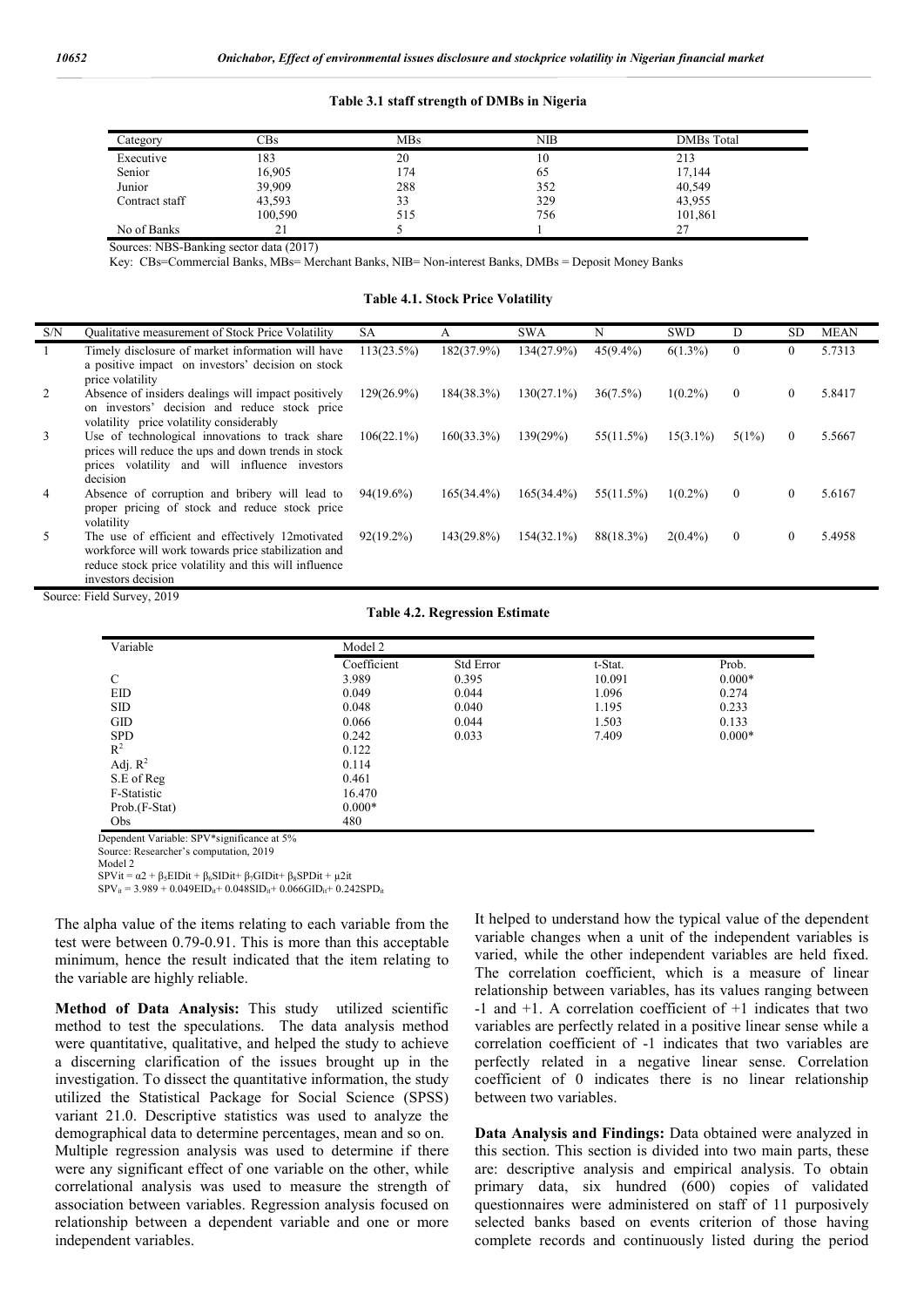ending 31/12/17. Four hundred and eighty copies of the questionnaire administered representing 80% retrieval rate were found usable.

**Interpretation:** Table 4.1, shows that 23.5% of the respondents strongly agree that timely disclosure of market information will have a positive impact on stock price volatility; 37.9% agree to this notion; 27.9% of the respondents somewhat agree to this notion while 9.4% neither agree or disagree to the notion while a total of 6 respondents representing 1.3% somewhat disagree, no respondent disagree and none also strongly disagree to this notion. With the mean of 5.7313, it can therefore be said that on the average, the respondents agree that timely disclosure of market information will have a positive impact on stock price volatility. Furthermore, 26.9% of the respondents strongly agree that the absence of insider's dealings will reduce stock price volatility considerably by investors', 38.3% respondent agree to this notion. 27.1% somewhat agree that to this notion. 7.5% of the respondent neither agree nor disagree to this notion while 0.5% somewhat disagree and no respondent disagree and none strongly disagree to this notion. With the mean of 5.8417, it can therefore be said that on the average, the respondents agree that absence of insiders' dealings will reduce stock price volatility. In another case, 22.1% of the respondents strongly agree that use of technological innovations to track share prices will reduce the ups and down trends in stock prices, another 33.3% agree with this opinion.

While 29% somewhat agree to this notion, 11.5% of the respondent neither agree nor disagree to this notion while 3.1% somewhat disagree and 1% disagree to this notion. No respondent strongly disagree. Hence, it can be concluded from the mean of 5.5667 that on the average, the respondents agree that use of technological innovations to track share prices will reduce the ups and down trends in stock prices. Furthermore, Table 4.1, showed that 19.6% of the respondents strongly agree that the absence of corruption and bribery will lead to proper pricing of stock and reduce stock price volatility, another 34.4% of respondents agree with this opinion. Also 34.4% of the respondents somewhat agree to this notion.11.5% of the respondent neither agree nor disagree to this notion while 0.2% somewhat disagree and no respondent disagree with this opinion, also, no respondent strongly disagree. Therefore, it can be concluded from the mean of 5.6167 that on the average, the respondents agree that absence of corruption and bribery will lead to proper pricing of stock and reduce stock price volatility. In addition, 19.2% of the respondents strongly agree that the use of efficient and effectively motivated workforce will work towards price stabilization and reduce stock price volatility. 29.8% of respondents agree with this notion, another 32.1% of the entire population somewhat agree that the use of efficient and effectively motivated workforce will work towards price stabilization and reduce stock price volatility. 18.3% of the respondent neither agree nor disagree to this notion while 0.4% somewhat disagree with this opinion. No respondent disagree or strongly disagree with this opinion. Given the mean of 5.4958, it can be concluded that on the average, the respondents somewhat agree that the media exposure of firms' noncompliance with environmental issues can influence the investor's stock volume purchase.

**Research Hypothesis**  $(H<sub>ol</sub>)$ : Environmental issues disclosure does not significantly affect stock price volatility in Nigerian financial market.

**Interpretation:** The multiple linear regression estimate of the model shows that environmental issues disclosure measured by Environmental Disclosure (EID), Social Issues Disclosure (SID), Governance issues disclosure (GID), and Savings Purpose (SPD) have positive effect on Stock Price Volatility (SPV). This is indicated by the sign of the coefficients, that is  $\beta_5$ = +0.049>0;  $\beta_6$ = +0.048>0;  $\beta_7$ = +0.066>0;  $\beta_8$ = +0.242 >0. This result is consistent with *a priori* expectations that all measures of environmental issues disclosure will have a positive effect on investor's decision measured by Stock Price Volatility (SPV). However, the probability of t-statistics for EID, SID, GID, and SPD stood at 0.274, 0.233, 0.133, and 0.000 respectively. This implies that only SPD has a significant positive effect on SPV with p-value less than 5% level of significance, while EID, SID and GID have insignificant positive effects on SPV with p-values greater than 5% level of significance. In addition, from Table 2, the size of the coefficient of the independent variable shows that a 1% increase in SPD will cause a 0.242 unit increase in SPV. Furthermore, the adjusted R-squared showed that about 11.4% variations in SPV could be attributed to SPD, while the remaining 88.6% variations in SPV are caused by other factors not included in this model. Although, the coefficient of determination shows that model two has a weak explanatory power, the probability of the F-statistic of 0.00 shows that the regression result is statistically significant because this is less than 5%, the level of significance adopted for this study.

Therefore, the null hypothesis two that Environmental issues disclosure does not significantly affect stock price volatility in Nigerian financial market is not accepted. Hence, Environmental issues disclosures have significant effect on stock price volatility in Nigerian financial market. 5. Discussion: Table 4.1 shows that on the average of 5.7313, the respondents agree that timely disclosure of stock market information will have positive impact on stock price volatility in the Nigerian financial market. Also given an average of 5.8417 and 5.6167 respectively, the respondents agree that absence of insiders dealing and absence of bribery and corruption will positively reduce stock price fluctuation in the Nigerian financial market. With the mean of 5.5667, the respondents agree that the use of modern technological innovation to track the stock market prices will reduced the erratic stock price fluctuation considerably. From the result of the multiple linear regression estimate of the model, it shows that environmental issues disclosure measured by EID, SID and GID together with investor savings purpose SPD have significant positive effect on the volume of stock purchased in the Nigerian financial market. This is indicated by the sign of coefficient, that  $\beta_5=0.049 > 0$ ;  $\beta_6=0.048 > 0$ ; +  $\beta_7=0.066 > 0$ ; +  $\beta_8$ = 0.242 > 0. This result is consistent with *apriori* expectation that all the measure of environmental issues disclosure will have positive effect on investor's decision measured by Stock Price Volatility, (SPV). Therefore, the null hypothesis that environmental issues does not significantly affect stock price volatility in the Nigerian financial market is reject.

#### **Conclusion and Recommendation**

The study focused on the effect of environmental issues disclosure on investor's stock price volatility in the Nigerian financial market. The study adopted the survey design approach. Six hundred structured questionnaires were administered on the staff of selected 11 banks out of the 21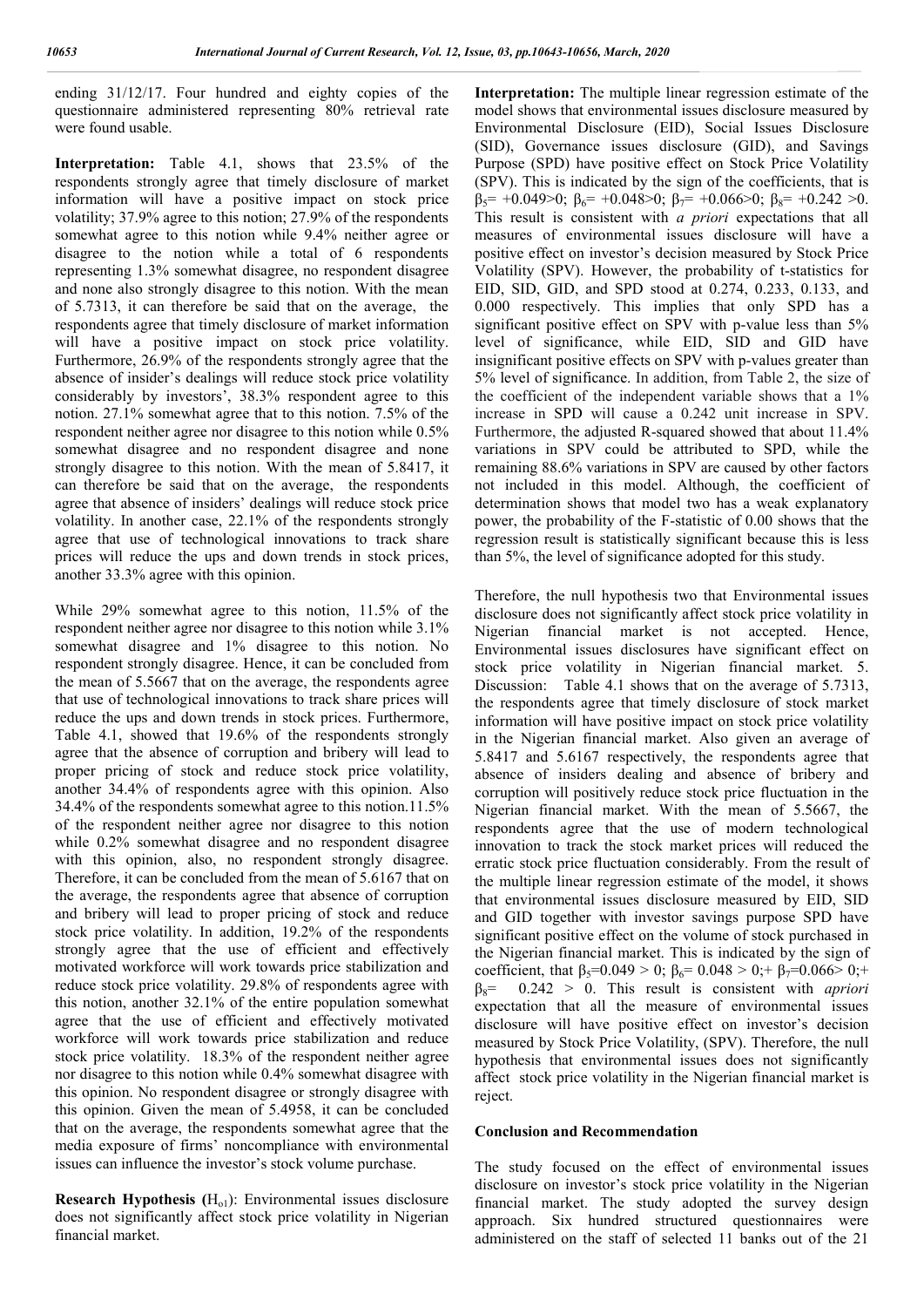money deposit banks in Nigeria as at 31 December 2017. Regression analysis was used to test the hypothesis formulated. Findings from the study reviewed environmental issues measured by environmental issues, social issues and governance issues have a significant positive effect on stock price volatility in the Nigerian financial market. It shows clearly that the business entities that objectively and transparently disclosed environmental issues as it affect their firms stand to reap bountifully from investors patronages. The study therefore, recommended that in preparing stock trading report and financial statements, environmental issues, social issues and governance issues should be taken into consideration to engender investors' confidence in the Nigerian financial market.

### **REFERENCES**

- Ajzen, I. 1991. The theory of planned behaviour, organizational behaviour, Human decision making process . *50*, 179-211.
- Alarussi A. S., Hanefah, M.M., & Selamat M.H. 2009. Internet financial and environmental disclosure by Malaysia Companies. *Social and Environmental Accounting, 3*1, 3- 25.
- Alarussi, A. S., Hanefay, M. M., & Salamat, M. H. 2013. Internet Financial and Environmental Disclosure. *International journal of critical accounting, 5*2, 156-172.
- Alleyne, P., & Broome, T. 2011. *Using the theory of planned behaviour and risk propensity to measure investment intention among future investors'* Vol. 36.
- Al-Tuwaijri, S.A., Christensen,T.E., & Hughes 11, K. E. 2004. The Relations amonmg Environmental Disclos ure, Environmental Performance, and Brown Performance: A Simultaneous Equartions Approach. *Accounting, organization and Society, 29*5/6, 447-471.
- Ambrose, J. 2014. A survey of factors influencing investment decision: A case of individual investors' at the Nairobi Stock Exchange. *International Journal of Humanities and Social Sciences, 4*4.
- Askira, A. D., Aklahyel, U. M., & Gaya, Y. H. 2014. The Significance of the Capital market in the Nigerian Financial System. *Journal of Emerging Economics and Mamagement Sciences, 5*5, 1-15.
- Bani-Khalid, T., Kouhy, R., & Hassan, A. 2017. The impact of corporate characteristics on social and environmental disclosureCSED: The case of Jordan. *Journal of accounting and auditing Research and Practice., 2017*, 29.
- Barth, M. E., & McNichols M.F. 1994. "Estimation and market valuation of Environmental Liabilities Relating to Superfund Sites". *Journal of Accounting Research, 32*, 177-209.
- Berry, T. C., & Junkus, J. C. 2013. Socially responsible investing: An investors' perspective. *Journal of Business Ethics*112, 707-720.
- Birchard, B. 1996. "Make environmental Report Relevant". *CFO*, 79.
- Blacconiere, W. G., & Northcut, W. D. 1997. Environmental Disclosure Regulatory Cost and changes in firm value. *Journal of Accounting, Auditing and Finance, 12*, 149- 178.
- Blacconiere, W., Patten, D.M. 1994. Environmental Disclosure Regulatory costs and charges in firm value. *Journal of Accounting and Economics, 8*, 357-377.
- Burgwal, D. V., & Vieira, R. J. O. 2014. Environmental Disclosure determinant in Dutch Listed Companies. *Rev. Contab. Finance- USP, 25*64, 60-78.
- Camilleri, M. A. 2015. Environmental, Social and Governance in Europe. Sustainability, Accounting, Management and Policy, *6*2.
- Campbell, K., Sefcik, S. E., & Soderstrom. 1998. "Site Uncertainty, Allocation Uncertainty, and Superfund Liability Valuation". *Journal of Accounting and Public Policy, 17*, 331-366.
- Canadaian Institute of Chartered Accuntants 2004, Novenmber. Financial reporting Disclosures about Social, Environmental and Ethical issues. *commissiooned paper*, 3-43.
- Jamali, D., Cheah, E.T., Jamali, D., Johnson, J. E., & Sung, M.C.2011. Drivers of Social corporate responsibility attitudes: the demography of Socially responsible investors'. *Bri. Journal of managenent, 22*, 305-323.
- Clarkson, P.M., Li, Y., Richardson, G.D., & Vasvari, F.P. n.d.. Revisting the Relation between environmental perfornance and environmental disclosure: an empirical anaylysis. *Accouting, organization and Society*334/5, 303-327.
- Cormier, D., & Magnan, M. 2003. Environmental Reporting Management: A European Perspective. *A Journal of Accounting and Public Policy, 221*, 43-62.
- Cormier, D., & Magnan, M. 1999. "Corporate Environmentat Disclosure Strategies:Determinants, Costs and Benefits". *Journal of Accounting, Auditing and Finance*, 429-452.
- Cormier, D., Ledoux, M., &Magnan, M. 2011. The informational contribution of social and environmental disclosure for investors'. *Management Decision, 49*8, 403-417.
- Crifo, P., Forgot, V.D., & Teyssier, S. 2015. The price of environmental, Social and governance practice Disclosure; An experiment with professional private equity investors'. *Journal of corporate finance*30, 168- 194.
- Dasgupta, S., Laplante, B., & Mamingi, N 2001. Pollution and Capital Market in Developing Countries journal *of Environmental Economics and Management, 42*3, 310- 335.
- Deegan, C., & Gordon, B. 1996. A study of Environmental Economics and Management. *Accounting and Business Research, 261*, 187-199.
- Deegan, C., & Rankin, M. 1997. The materiality of Environmental Information to users of Annual Reports. *Accounting, Auditing and Accountability Journal*, 187- 199.
- Deegan, C., & Gordon, B. 1996. A Study of Environmental DisclosureP0licies of Austrialian Corporations. *Accounting and Business Research*263, 187-199.
- Eccleston, Charles, H. 2010. Global Environmental Policy: Concepts, Principles and Practices.
- Emenike, K. 2017, March 7. *Weak-form Efficiency after Global Financial Crisis: Emerging Stock Market Evidence*. Retrieved from https://doi.org/10.1177/0972652716686268.
- Ferrero-Ferrero, I. 2016. The effect of environmental, social and governance consistency on economic results. *Sustainability, 8*, 1005.
- Gopi, M., & Ramayah, T. 2007. *Application of theory of planned baehavior in predicting intention to trade online:Some evidence from developing countries* Vol. 2. New York: J Emerg Mark.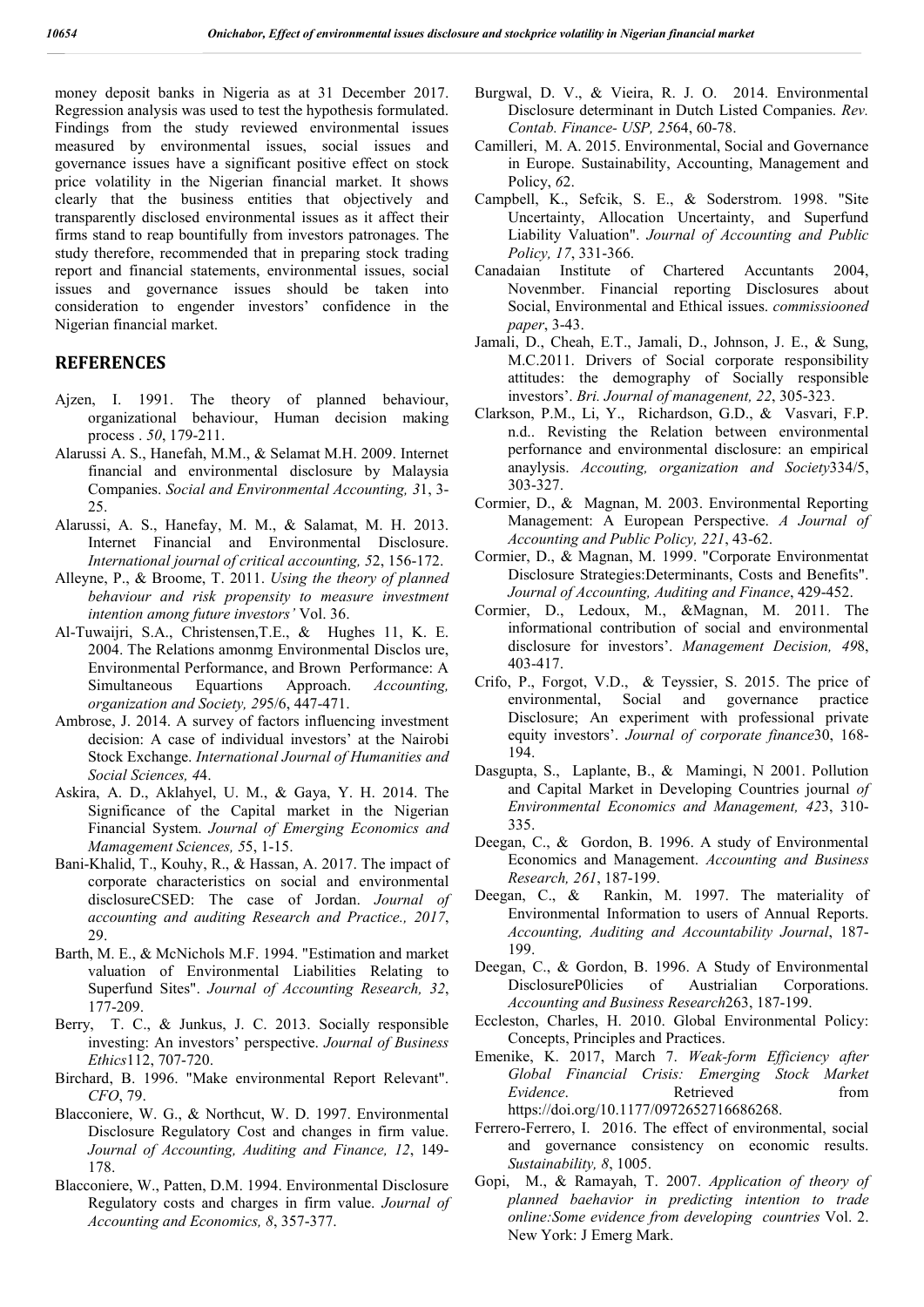- Graafland, J., & Smid, H. 2013. Competition, time horizon and corporate social performance. In center discussion paper series No 2013-2020: Economics:. *Tilburg, The Netherland*.
- Grant, A. M. 2012. An integrated model of goal focused coaching:An evidence- based framework for teaching and practice . *Journal for international voaching psychological review*, 146-165.
- Haladu, A., & Salim, B. 2016. Board characteristics and sustainability Reporting:Environmental Agencies' Moderating Effects. *International journal of Economics and Financial Issues, 6*4, 1525-1533.
- Halme, M., & Niskanen, J. 2001. Does Corporate Environmental Protection Increase or Decrease Shareholders Value? The Case of Environmental Investments. *Business Strategy and the Environment, 104*, 200-214.
- Hamilton, J. 1995. Pollution as news media and stock market reactions to the toxic release inventory data. *Journal of Environmental Economics and Management, 28*, 98-113.
- Hansmann, R., Mieg, H.A., Frischknecht, P. 2012. Principal sustainability components: Empirical analysis of synergies between the three pillars of sustainability. *International journal of sustatinable development, 19*, 451-459.
- Hui-Cheng, Y., Lopin, K., & Mao-Feng, K. 2016. The relationship between CSR disclosure and competitive advantage. *Journal of books: Case study*, 38-45.
- Ienciu, I. 2012. Environmental Disclosure in Europe. Journal *for Knowledge, Management, Economics and information Technology, 4*.
- Ivankova, N. V., Creswell, J. W., & Stick. S. L. 2006. Using mixed-methods sequential exploratory design: from theory to practice. *Field methods*18, 3-20.
- Jamali, D. 2008. A stakeholder approach to corporate social responsibility: A fresh perspective into theory and practice. *Journal of Business Ethics, 82*1, 213-231.
- Kahneman, D., & Tversky, A. 1992. *The prospect theory*. Retrieved 17/11/18 from https:/www.inestopedia.com/terms/p/prospecttheory.asp.
- Konar, S., & Cohen, M. 1997. Information as Regulation: The effect of community right to know laws on toxic emmisions. *Journal of Environmental Economics and Management, 32*, 109-124.
- KPMG. 2002. *International Survey of Corporate Responsibility Reporting.* Amsterdam: KPMG.
- Liu, Liu, McConkey. 2011. Empirical Analysis of Environmental Disclosure and Environmental Performance level of listed Companies. *Energy Procedia*5, 2211-2218.
- Locke, E. A., & Latham, G.P. 2006. New direction in Goal setting theory. *Journal of current direction in psychological Science, 15*5, 265-268.
- Majda, M., & Hakim B. O. 2015. Environmental Disclosure and Stock Liquidity: Evidence from Arab MENA emerging market. *Applied Economics, 48*20.
- Martinz-Ferrero, j., & Frias-Aceituno, J.V. 2015. Relationship between sustainable development and financial performance: An international empirical Research. *Business strategy and Environment, 24*1, 1-15.
- Milgrom, P., & Robert, J. 1992. Economics, Organisation and Management.
- Miralles-quiros, M. M., Miralles-quiros, J. L., & Valente Goncalves, L. M. 2018. The value relevance of

environmental, Social and governance performance: The brazilian case. *Sustainability*10, 574.

- Monteriro S. M. S., & Aibtar- Guzman, B. 2010. Determinants of environmental disclosure in the annual reports of large companies operating in Portugal. *Corporate Social Responsibility and environmental management, 17*4, 15- 204.
- Nevado-Pena, D., Lopez- Ruiz, V.-R., Alfaro-Nevarro, J.-L. 2015. The effects of environmental and social dimensions of sustainability in response to economic crisis of European cities. *Sustainability, 7*, 8255-8269.
- Nunnally, J.C., & Bernstein, I.H. 1994. Psychological Theory.
- Oghojafor B., George, O., & Owoyemi, O. 2012. Corporate Governance and National Culture are Siamese Twins: The case of Cadbury Nigeria Plc. *International Journal of Business and Social Sciences, 3*, 269-275.
- Ortas, E., Alvarez, I., & Garayar, A. 2015. The environmental, Social, Governance, and financial performance effects on companies that adopt the united nations global compact. *Sustainability, 7*, 1932-1956.
- Patten, D. 2002. The relation between Environmental Performance and Environmental Disclosure: 'A research Note'. *Journal of Accounting Organization and Society, 27*, 763-773.
- Przychodzen, J., Gomez-Bezares, F., Przychodzen, W., & Larreina, M. 2016. ESG Issues among fundmanagers-Factors and motives,. *Sustainability, 8*, 1078.
- Rakotomavo, M. T. 2011. Preference of retail investors' and institutions for corporate Social performance. Journal *for sustainable financial investment*1, 93-102.
- Rebort, Andrew and Gustavo. 2002, March 25. Finance and the Environment: Transparency, Disclosure and Environmental Reporting. *International Journal of Financial Rsources; Research Review*, 1-33.
- Robert, R. 1992. Determinants of Corporate Social Responsibility Disclosure: Anapplication of stakeholder theory. *Journal of Accounting , Organization and Society, 17*6, 595-612.
- Roberts, J. 1988. Environmental Disclosure: A Note on reporting practice in Mainland Europe. *Accounting, Auditing and Accountability Journal, 4*3.
- Robertson, C., Krauss, C., Einhorn, C., & Schwartz, J. 2010. *The Gulf Oil Spill of 2010.* U.S: The New York Times.
- Salaria, N. 2012. Meaning of the term -Descriptive survey research method. *International Journal of transformations in business management, 1*6, 1-7.
- Sangoseni, Hellman and Hill. 2013. Development and Validation of Questionnaire to assess the effect of online learning on behaviour, attitude and clinical practice of physical therapists in United State regarding of evidencebased practice. *Internet journal Allied Health sic pract, 11*, 1-12.
- Sayema, S., Norhayah, Z., & Dalilawati, Z. 2018. Environmental, Social and Governance ESG and Investment Decision in Bangladesh. *Sustainability* .
- Sonde, T., & Pitt, H. L. 1971. "Utilising the Federal securities Laws to clear the Air! Clean the Sky! Wash the Wind!". *Howard Law Journal, 16*, 851.
- Sreekumar, A. & Ladha, R. 2014. Determinants of noneconomic investment g0als among Indian investors'. *Corporate Governance*14, 714-727.
- Teitenberg, T., & Wheeler, D. 2001. "Empowering the community: Information strategy for pollution control"pasper presented at frontier of Environmental Economics conference, Airlie House Va.